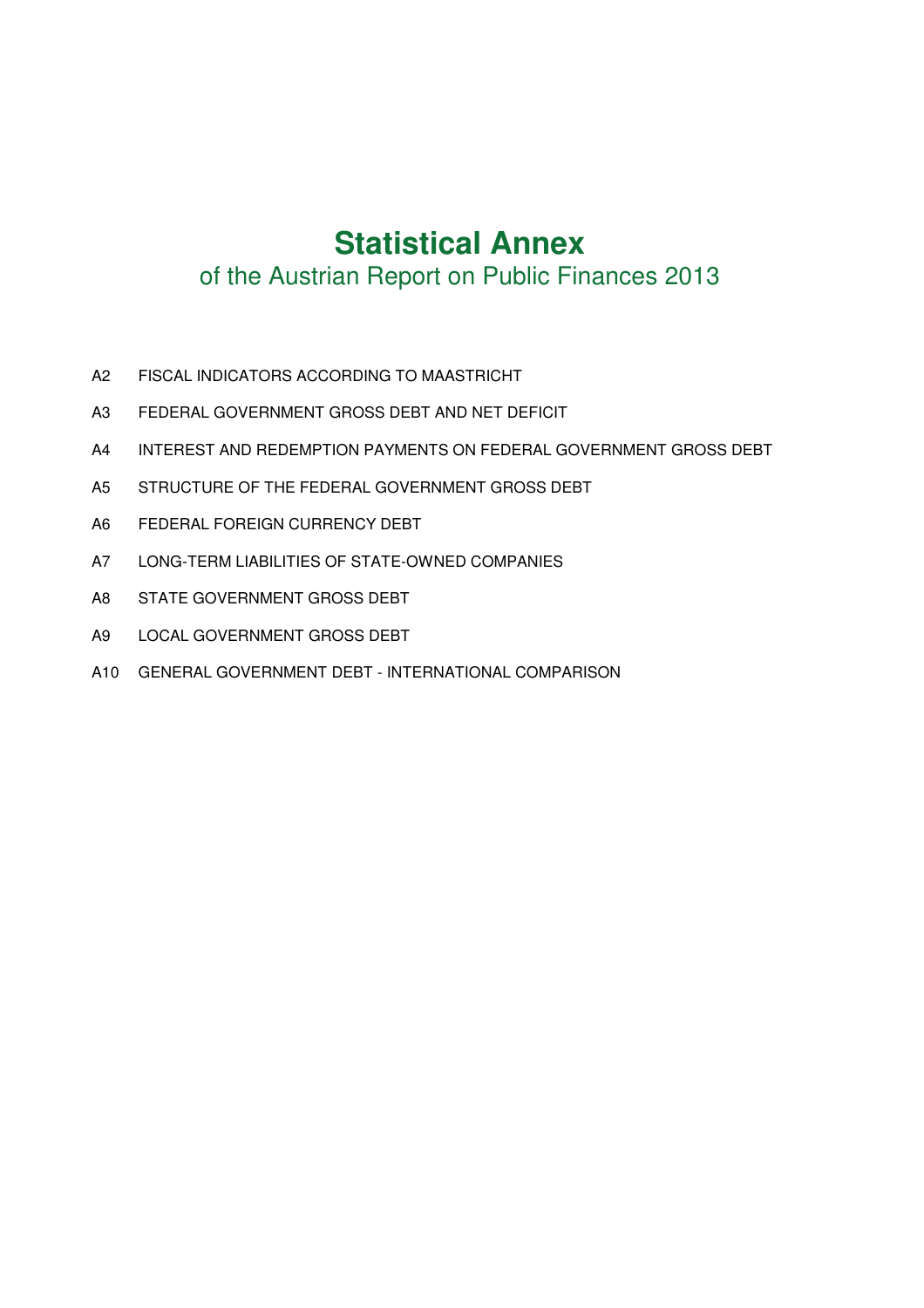### A 2 FISCAL INDICATORS ACCORDING TO MAASTRICHT

|            | General government net borrowing $(-)$ / net lending $(+)^{1}$ |          |                    |                            |                    |                       |                    |          |  |  |  |  |  |
|------------|----------------------------------------------------------------|----------|--------------------|----------------------------|--------------------|-----------------------|--------------------|----------|--|--|--|--|--|
|            | Central government                                             |          |                    | State and local government |                    | Social security funds |                    | Total    |  |  |  |  |  |
| Years      | EUR <sub>m</sub> .                                             | % of GDP | EUR <sub>m</sub> . | % of GDP                   | EUR <sub>m</sub> . | % of GDP              | EUR <sub>m</sub> . | % of GDP |  |  |  |  |  |
|            |                                                                |          |                    |                            |                    |                       |                    |          |  |  |  |  |  |
| 2000       | $-3.521$                                                       | $-1,7$   | 282                | 0,1                        | $-260$             | $-0,1$                | $-3.499$           | $-1,7$   |  |  |  |  |  |
| 2001       | $-1.551$                                                       | $-0,7$   | 1.442              | 0,7                        | 4                  | 0,0                   | $-105$             | 0,0      |  |  |  |  |  |
| 2002       | $-2.564$                                                       | $-1,2$   | 1.086              | 0,5                        | $-86$              | 0,0                   | $-1.565$           | $-0,7$   |  |  |  |  |  |
| 2003       | $-3.651$                                                       | $-1,6$   | 390                | 0,2                        | $-129$             | $-0,1$                | $-3.390$           | $-1,5$   |  |  |  |  |  |
| 2004       | $-10.716$                                                      | $-4,6$   | 477                | 0,2                        | $-201$             | $-0,1$                | $-10.440$          | $-4,4$   |  |  |  |  |  |
| 2005       | $-4.544$                                                       | $-1,9$   | 442                | 0,2                        | $-60$              | 0,0                   | $-4.162$           | $-1,7$   |  |  |  |  |  |
| 2006       | $-3.769$                                                       | $-1,5$   | $-234$             | $-0,1$                     | -3                 | 0,0                   | $-4.006$           | $-1,5$   |  |  |  |  |  |
| 2007       | $-2.437$                                                       | $-0.9$   | 319                | 0,1                        | $-254$             | $-0,1$                | $-2.372$           | $-0,9$   |  |  |  |  |  |
| 2008       | $-3.025$                                                       | $-1,1$   | 244                | 0,1                        | 147                | 0,1                   | $-2.635$           | $-0,9$   |  |  |  |  |  |
| 2009       | $-8.767$                                                       | $-3,2$   | $-2.765$           | $-1,0$                     | 202                | 0,1                   | $-11.330$          | $-4,1$   |  |  |  |  |  |
| 2010       | $-9.921$                                                       | $-3.5$   | $-3.498$           | $-1,2$                     | 553                | $-0,2$                | $-12.866$          | $-4,5$   |  |  |  |  |  |
| 2011       | $-7.137$                                                       | $-2,4$   | $-823$             | $-0,3$                     | 613                | $-0,2$                | $-7.347$           | $-2,5$   |  |  |  |  |  |
| 2012       | $-8.034$                                                       | $-2,6$   | $-374$             | $-0,1$                     | 542                | $-0,2$                | $-7.866$           | $-2,6$   |  |  |  |  |  |
| $2013^{2}$ | $-4.905$                                                       | $-1,6$   | $-173$             | $-0,1$                     | 303                | $-0,1$                | $-4.776$           | $-1,5$   |  |  |  |  |  |
| $2014^{3}$ | $-8.617$                                                       | $-2,7$   | $-315$             | $-0,1$                     | 235                | 0,1                   | $-8.697$           | $-2,7$   |  |  |  |  |  |

#### General government net borrowing / net lending by sub-sectors

1) In terms of EDP (excessive deficit procedure) notification data (interest payments including derivatives (swap transactions)). 2004 including remission of the Austrian Federal Railways Debt to the Federal Government.

2) Preliminary data.

3) EDP notification data (estimate; Austrian Ministry of Finance as of March 2014).

Source: Statistics Austria and Austrian Ministry of Finance (last update: March 2014); GDP: WIFO (Austrian Institute of Economic Research; March 2014).

#### Gross public debt by sub-sectors

|            | Gross public debt <sup>1)</sup>  |          |                    |                            |                    |                       |                    |          |  |  |  |  |  |
|------------|----------------------------------|----------|--------------------|----------------------------|--------------------|-----------------------|--------------------|----------|--|--|--|--|--|
|            | Central government <sup>2)</sup> |          |                    | State and local government |                    | Social security funds |                    | Total    |  |  |  |  |  |
| Years      | EUR m.                           | % of GDP | EUR <sub>m</sub> . | % of GDP                   | EUR <sub>m</sub> . | % of GDP              | EUR <sub>m</sub> . | % of GDP |  |  |  |  |  |
| 2000       | 126.723                          | 60,8     | 10.392             | 5,0                        | 880                | 0,4                   | 137.995            | 66,2     |  |  |  |  |  |
| 2001       | 129.754                          | 60,6     | 12.330             | 5,8                        | 1.029              | 0,5                   | 143.114            | 66,8     |  |  |  |  |  |
| 2002       | 134.266                          | 60,9     | 10.474             | 4,7                        | 1.280              | 0,6                   | 146.020            | 66,2     |  |  |  |  |  |
| 2003       | 135.782                          | 60,3     | 9.969              | 4,4                        | 1.109              | 0,5                   | 146.859            | 65,3     |  |  |  |  |  |
| 2004       | 139.614                          | 59,5     | 10.854             | 4,6                        | 1.402              | 0,6                   | 151.870            | 64,7     |  |  |  |  |  |
| 2005       | 143.381                          | 58,5     | 12.281             | 5,0                        | 1.767              | 0,7                   | 157.429            | 64,2     |  |  |  |  |  |
| 2006       | 146.146                          | 56,4     | 13.386             | 5,2                        | 1.861              | 0,7                   | 161.393            | 62,3     |  |  |  |  |  |
| 2007       | 149.242                          | 54,5     | 14.430             | 5,3                        | 1.352              | 0,5                   | 165.024            | 60,2     |  |  |  |  |  |
| 2008       | 162.782                          | 57,6     | 15.977             | 5,7                        | 1.716              | 0,6                   | 180.475            | 63,8     |  |  |  |  |  |
| 2009       | 168.974                          | 61,2     | 19.542             | 7,1                        | 2.554              | 0,9                   | 191.069            | 69,2     |  |  |  |  |  |
| 2010       | 179.302                          | 62,9     | 25.356             | 8,9                        | 1.951              | 0,7                   | 206.610            | 72,5     |  |  |  |  |  |
| 2011       | 189.061                          | 63,2     | 27.774             | 9,3                        | 1.796              | 0,6                   | 218.631            | 73,1     |  |  |  |  |  |
| 2012       | 198.784                          | 64,7     | 27.923             | 9,1                        | 1.716              | 0,6                   | 228.422            | 74,4     |  |  |  |  |  |
| $2013^{3}$ | 204.740                          | 65,4     | 26.882             | 8,6                        | 1.681              | 0,5                   | 233.303            | 74,5     |  |  |  |  |  |
| $2014^{4}$ |                                  | ٠        |                    |                            |                    |                       | 256.800            | 79,2     |  |  |  |  |  |

1) According to ESA 95; amanded by Council Regulation (EC) No. 475/2000 of 28th February 2000.

2) Including financing of public entities since 1998.

3) Preliminary data.

4) EDP notification data (estimate; Austrian Ministry of Finance as of March 2014).

Source: Statistics Austria and Austrian Ministry of Finance (last update: March 2014); GDP: WIFO (March 2014).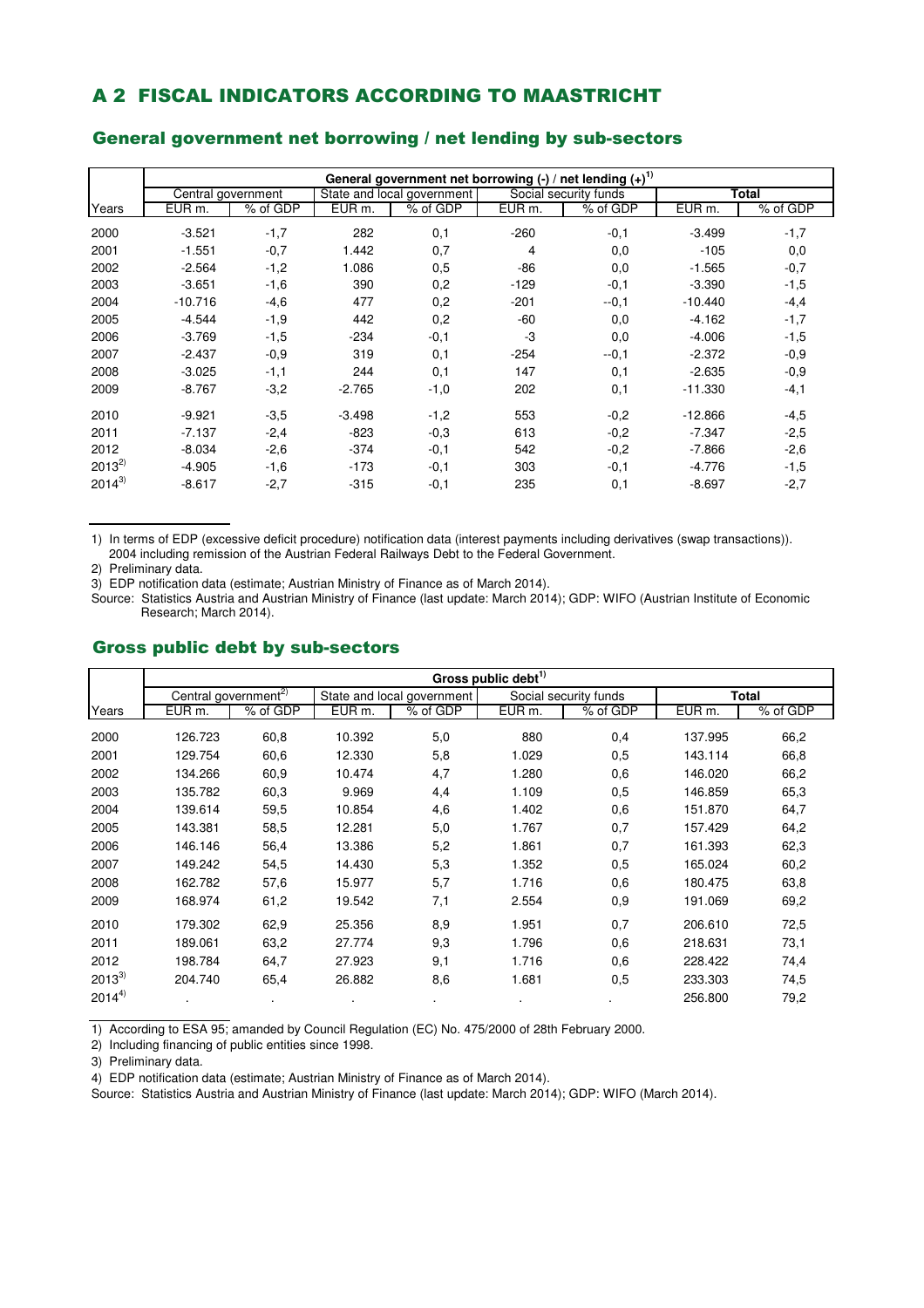### A 2 FISCAL INDICATORS ACCORDING TO MAASTRICHT (cont.)

|            |           | Net borrowing/net lending <sup>1)</sup> |                    | Interest payments <sup>1)</sup> |                   | Primary balance <sup>1)</sup> | WIFO <sup>2</sup> | Structural budget balance<br>EC <sup>3</sup> |
|------------|-----------|-----------------------------------------|--------------------|---------------------------------|-------------------|-------------------------------|-------------------|----------------------------------------------|
|            |           |                                         |                    |                                 |                   |                               |                   |                                              |
| Years      | EUR m.    | % of GDP                                | EUR <sub>m</sub> . | % of GDP                        | EUR <sub>m.</sub> | % of GDP                      | % of GDP          | % of GDP                                     |
| 2000       | $-3.499$  | $-1,7$                                  | 7.173              | 3,4                             | 3.674             | 1,8                           |                   | $\bullet$                                    |
| 2001       | $-105$    | 0,0                                     | 7.218              | 3,4                             | 7.113             | 3,3                           |                   | $\blacksquare$                               |
| 2002       | $-1.565$  | $-0,7$                                  | 6.898              | 3,1                             | 5.333             | 2,4                           |                   | $\blacksquare$                               |
| 2003       | $-3.390$  | $-1,5$                                  | 6.594              | 2,9                             | 3.204             | 1,4                           |                   | $-0,9$                                       |
| 2004       | $-10.440$ | $-4,4$                                  | 6.653              | 2,8                             | $-3.787$          | $-1,6$                        |                   | $-0,7$                                       |
| 2005       | $-4.162$  | $-1,7$                                  | 7.062              | 2,9                             | 2.900             | 1,2                           |                   | $-1,3$                                       |
| 2006       | $-4.006$  | $-1,5$                                  | 7.095              | 2,7                             | 3.089             | 1,2                           |                   | $-1,8$                                       |
| 2007       | $-2.372$  | $-0.9$                                  | 7.524              | 2,7                             | 5.152             | 1,9                           |                   | $-1,9$                                       |
| 2008       | $-2.635$  | $-0,9$                                  | 7.315              | 2,6                             | 4.680             | 1,7                           |                   | $-1,9$                                       |
| 2009       | $-11.330$ | $-4,1$                                  | 7.647              | 2,8                             | $-3.683$          | $-1,3$                        | $-2,8$            | $-2,7$                                       |
| 2010       | $-12.866$ | $-4,5$                                  | 7.607              | 2,7                             | $-5.259$          | $-1,8$                        | $-3,2$            | $-3,2$                                       |
| 2011       | $-7.347$  | $-2,5$                                  | 7.841              | 2,6                             | 494               | 0,2                           | $-2,4$            | $-2,2$                                       |
| 2012       | $-7.866$  | $-2,6$                                  | 7.987              | 2,6                             | 121               | 0,0                           | $-1,8$            | $-1,6$                                       |
| $2013^{4}$ | $-4.776$  | $-1,5$                                  | 7.996              | 2,6                             | 3.221             | 1,0                           | $-1,3$            | $-1,1$                                       |
| $2014^{5}$ | $-8.697$  | $-2,7$                                  | 8.290              | 2,6                             | $-407$            | $-0,1$                        | $-1,2$            | $-1,2$                                       |

#### General government net borrowing / net lending, interest payments, primary and structural budget balance

1) In terms of EDP notification data (interest payments including swap transactions). 2004 including remission of the Austrian Federal Railways Debt to the Federal Government.

2) According to the Austrian Institute of Economic Research.

3) According to the European Commission.

4) Preliminary Data.

5) EDP notification data (estimate; Austrian Ministry of Finance as of March 2014).

Source: Statistics Austria, Austrian Ministry of Finance, Austrian Institute of Economic Research (GDP; March 2014) and European Commission (May 2014).

#### General government total expenditure, revenue and taxes

|            |         | Expenditure <sup>1) 2)</sup> |                    | Revenue <sup>1)</sup> | Taxes STAT <sup>3)</sup> |          | Taxes $EC^{4)}$ |
|------------|---------|------------------------------|--------------------|-----------------------|--------------------------|----------|-----------------|
| Years      | EUR m.  | % of GDP                     | EUR <sub>m</sub> . | % of GDP              | EUR <sub>m</sub> .       | % of GDP | in % des BIP    |
| 2000       | 108.287 | 51,9                         | 104.443            | 50,1                  | 89.733                   | 43,0     | 45,1            |
| 2001       | 109.874 | 51,3                         | 109.463            | 51,1                  | 96.175                   | 44,9     | 46,8            |
| 2002       | 111.751 | 50,7                         | 109.745            | 49,8                  | 96.146                   | 43,6     | 45,3            |
| 2003       | 115.470 | 51,3                         | 111.746            | 49,7                  | 97.732                   | 43,4     | 45,2            |
| 2004       | 126.173 | 53,8                         | 115.455            | 49,2                  | 100.914                  | 43,0     | 44,6            |
| 2005       | 122.585 | 50,0                         | 118.165            | 48,2                  | 103.144                  | 42,1     | 43,6            |
| 2006       | 127.293 | 49,1                         | 122.955            | 47,5                  | 107.405                  | 41,5     | 43,0            |
| 2007       | 133.180 | 48,6                         | 130.456            | 47,6                  | 114.265                  | 41,7     | 43,2            |
| 2008       | 139.494 | 49,3                         | 136.656            | 48,3                  | 120.667                  | 42,7     | 44,2            |
| 2009       | 145.333 | 52,6                         | 133.942            | 48,5                  | 117.051                  | 42,4     | 44,1            |
| 2010       | 150.593 | 52,8                         | 137.765            | 48,3                  | 120.102                  | 42,1     | 43,8            |
| 2011       | 151.881 | 50,8                         | 144.579            | 48,3                  | 126.423                  | 42,2     | 43,9            |
| 2012       | 158.567 | 51,6                         | 150.648            | 49,1                  | 131.942                  | 43,0     | 44,6            |
| $2013^{5}$ | 160.466 | 51,2                         | 155.721            | 49,7                  | 136.951                  | 43,7     | 45,3            |
| $2014^{6}$ | 170.499 | 52,6                         | 160.450            | 49,5                  | 141.002                  | 43,5     | 45,2            |

1) In accordance with Council Regulation (EC) No. 1500/00; interest payments excluding swap transactions.

2) 2004 including remission of the Austrian Federal Railways Debt to the Federal Government.

3) General government tax revenue incl. actual social contributions (ESA Codes: D2+D5+D611+D91); incl. EU-own resources according to Statistics Austria.

4) General government tax revenue incl. actual and imputed social contributions; incl. EU-own resources according to European Commission.

5) Preliminary Data.

6) Austrian Stability Programme as of April 2014 (Austrian Ministry of Finance) and WIFO.

Source: Statistics Austria (last update: April 2014), Austrian Ministry of Finance; Austrian Institute of Economic Research (GDP; March 2014) and European Commission (May 2014).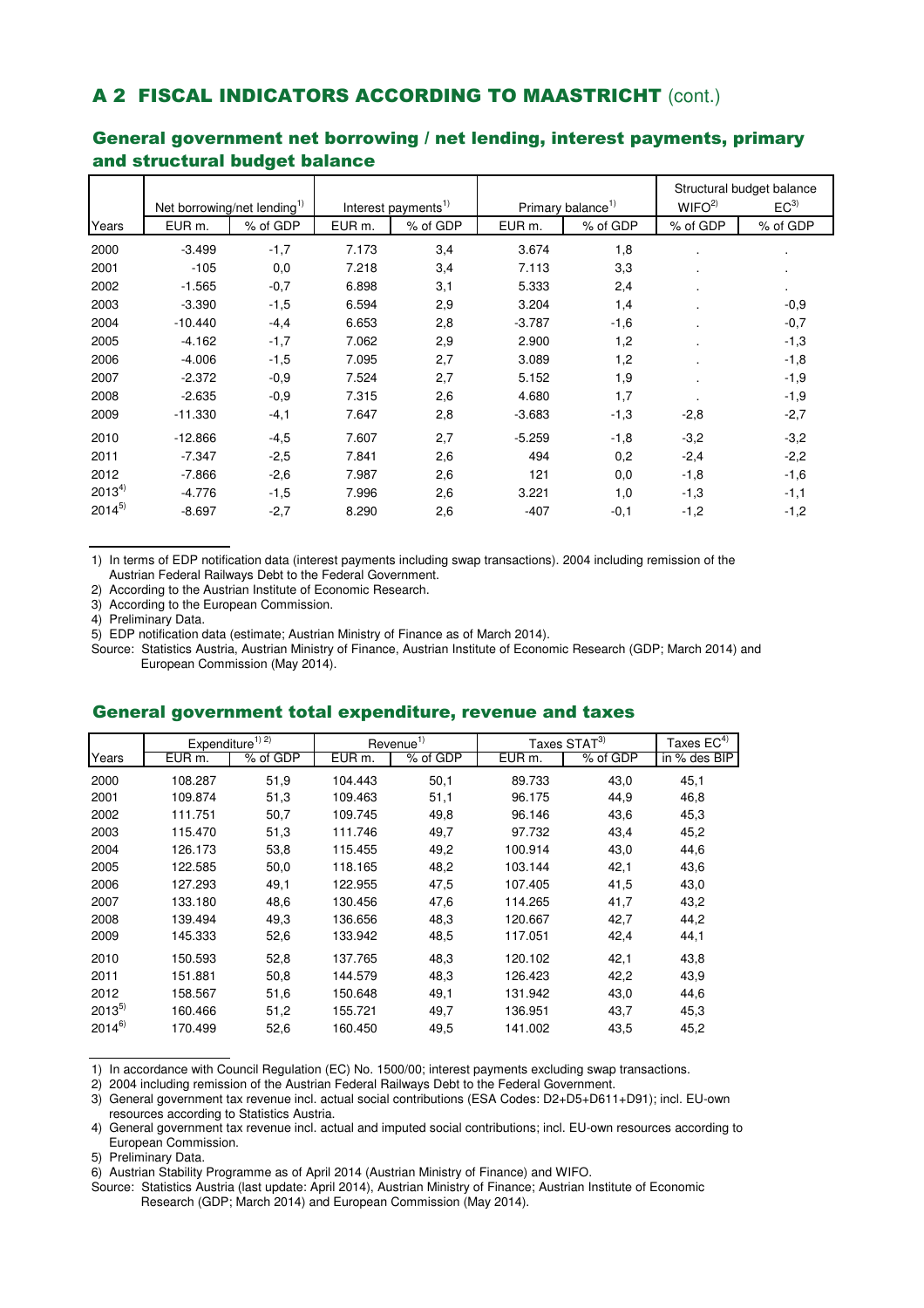# A 3 FEDERAL GOVERNMENT GROSS DEBT<sup>1)</sup> AND NET DEFICIT

|            | Net change              |            |                                  |                |        |                | Debt                    | at year-end              | in % of GDP |      |            |
|------------|-------------------------|------------|----------------------------------|----------------|--------|----------------|-------------------------|--------------------------|-------------|------|------------|
|            |                         |            |                                  |                |        |                |                         | Foreign curr.            |             |      |            |
|            | Euro debt <sup>2)</sup> |            | Foreign curr. debt <sup>3)</sup> |                | Total  |                | Euro debt <sup>2)</sup> | $debt^{3)}$              | Total       | Debt | Net        |
| Years      | EUR <sub>m.</sub>       | in %       | EUR <sub>m.</sub>                | in %           | EUR m. | in %           | EUR m.                  | EUR m.                   | EUR m.      |      | deficit    |
| 1970       | 182                     | 8,1        | 53                               | 5,7            | 252    | 8,0            | 2.441                   | 980                      | 3.421       | 12,5 | 0,6        |
| 1971       | 82                      | 3,4        | $-99$                            | $-10,1$        | $-16$  | $-0,5$         | 2.523                   | 882                      | 3.405       | 11,2 | 0,4        |
| 1972       | 352                     | 13,9       | $-133$                           | $-15,1$        | 219    | 6,4            | 2.875                   | 749                      | 3.623       | 10,4 | 0,3        |
| 1973       | 558                     | 19,4       | $-93$                            | $-12,5$        | 465    | 12,8           | 3.432                   | 655                      | 4.088       | 10,4 | 1,3        |
| 1974       | 45                      | 1,3        | 329                              | 50,1           | 374    | 9,1            | 3.478                   | 984                      | 4.462       | 9,9  | 1,9        |
| 1975       | 1.486                   | 42,7       | 1.346                            | 136,8          | 2.832  | 63,5           | 4.964                   | 2.330                    | 7.294       | 15,3 | 4,5        |
| 1976       | 2.218                   | 44,7       | 210                              | 9,0            | 2.428  | 33,3           | 7.182                   | 2.540                    | 9.722       | 17,5 | 4,5        |
| 1977       | 1.332                   | 18,5       | 906                              | 35,7           | 2.238  | 23,0           | 8.514                   | 3.447                    | 11.961      | 19,5 | 3,6        |
| 1978       | 1.598                   | 18,8       | 916                              | 26,6           | 2.513  | 21,0           | 10.112                  | 4.362                    | 14.474      | 22,3 | 4,1        |
| 1979       | 2.042                   | 20,2       | 264                              | 6,0            | 2.306  | 15,9           | 12.154                  | 4.626                    | 16.780      | 23,6 | 3,4        |
| 1980       | 182                     | 1,5        | 653                              | 14,1           | 2.201  | 13,1           | 13.702                  | 5.279                    | 18.981      | 24,9 | 2,9        |
| 1981       | 885                     | 6,5        | 1.593                            | 30,2           | 2.478  | 13,1           | 14.586                  | 6.872                    | 21.459      | 26,4 | 2,5        |
| 1982       | 2.363                   | 16,2       | 1.002                            | 14,6           | 3.365  | 15,7           | 16.950                  | 7.874                    | 24.824      | 28,4 | 4,0        |
| 1983       | 4.169                   | 24,6       | 1.253                            | 15,9           | 5.422  | 21,8           | 21.119                  | 9.127                    | 30.246      | 32,5 | 5,3        |
| 1984       | 4.377                   | 20,7       | $-482$                           | $-5,3$         | 3.895  | 12,9           | 25.496                  | 8.645                    | 34.141      | 34,9 | 4,4        |
| 1985       | 4.075                   | 16,0       | $-17$                            | $-0,2$         | 4.057  | 11,9           | 29.570                  | 8.628                    | 38.198      | 37,0 | 4,4        |
| 1986       | 6.204                   | 21,0       | 428                              | 5,0            | 6.632  | 17,4           | 35.774                  | 9.055                    | 44.830      | 41,2 | 5,1        |
| 1987       | 5.852                   | 16,4       | 10                               | 0,1            | 5.862  | 13,1           | 41.626                  | 9.065                    | 50.691      | 44,9 | 4,7        |
| 1988       | 3.131                   | 7,5        | 441                              | 4,9            | 3.572  | 7,0            | 44.757                  | 9.506                    | 54.263      | 45,8 | 4,1        |
| 1989       | 4.249                   | 9,5        | $-361$                           | $-3,8$         | 3.888  | 7,2            | 49.006                  | 9.145                    | 58.150      | 45,9 | 3,6        |
| 1990       | 3.773                   |            | 692                              | 7,6            | 4.465  | 7,7            | 52.779                  | 9.837                    | 62.616      | 46,0 |            |
| 1991       | 4.581                   | 7,7<br>8,7 | 952                              | 9,7            | 5.533  | 8,8            | 57.360                  | 10.789                   | 68.149      | 46,7 | 3,4<br>3,1 |
| 1992       | 2.221                   | 3,9        | 1.721                            | 16,0           | 3.942  | 5,8            | 59.581                  | 12.510                   | 72.091      | 46,8 | 3,1        |
| 1993       | 5.471                   | 9,2        | 2.959                            | 23,7           | 8.430  | 11,7           | 65.052                  | 15.469                   | 80.521      | 50,6 | 4,5        |
| 1994       | 5.052                   | 7,8        | 3.494                            | 22,6           | 8.547  | 10,6           | 70.104                  | 18.963                   | 89.068      | 53,3 | 4,6        |
| 1995       | 6.295                   | 9,0        | 2.193                            | 11,6           | 8.488  | 9,5            | 76.400                  | 21.156                   | 97.556      | 55,8 | 4,9        |
| 1996       | 3.602                   | 4,7        | 356                              | 1,7            | 3.958  | 4,1            | 80.001                  | 21.512                   | 101.514     | 56,2 | 3,6        |
| 1997       | 5.099                   | 6,4        | 647                              | 3,0            | 5.746  | 5,7            | 85.100                  | 22.160                   | 107.260     | 58,2 | 2,7        |
| 1998       | $-1.366$                | $-1,6$     | 5.709                            | 25,8           | 4.343  | 4,0            | 83.734                  | 27.869                   | 111.603     | 58,2 | 2,5        |
| $1998^{4}$ |                         |            |                                  |                |        |                | 97.939                  | 13.664                   | 111.603     | 58,2 | 2,5        |
| 1999       | 3.257                   | 3,3        | 3.115                            | 22,8           | 6.372  | $\cdot$<br>5,7 | 101.196                 | 16.778                   | 117.974     | 59,2 | 2,5        |
|            |                         |            |                                  |                |        |                |                         |                          |             |      |            |
| 2000       | 2.788                   | 2,8        | $-56$                            | $-0,3$         | 2.731  | 2,3            | 103.984                 | 16.722                   | 120.705     | 57,9 | 1,4        |
| 2001       | 1.236                   | 1,2        | $-529$                           | $-3,2$         | 707    | 0,6            | 105.220                 | 16.193                   | 121.413     | 56,7 | 0,7        |
| 2002       | 3.028                   | 2,9        | $-487$                           | $-3,0$         | 2.541  | 2,1            | 108.248                 | 15.705                   | 123.953     | 56,2 | 1,1        |
| 2003       | 4.730                   | 4,4        | $-1.806$                         | $-11,5$        | 2.924  | 2,4            | 112.979                 | 13.899                   | 126.878     | 56,4 | 1,6        |
| 2004       | 9.460                   | 8,4        | $-787$                           | $-5,7$         | 8.673  | 6,8            | 122.439                 | 13.112                   | 135.550     | 57,8 | 2,0        |
| 2005       | 7.256                   | 5,9        | $-1.477$                         | $-11,3$        | 5.779  | 4,3            | 129.694                 | 11.635                   | 141.329     | 57,6 | 1,9        |
| 2006       | 7.252                   | 5,6        | $-3.316$                         | $-28,5$        | 3.936  | 2,8            | 136.946                 | 8.319                    | 145.265     | 56,1 | 1,7        |
| 2007       | 3.136                   | 2,3        | $-1.025$                         | $-12,3$        | 2.111  | 1,5            | 140.082                 | 7.294                    | 147.376     | 53,8 | 1,0        |
| 2008       | 14.019                  | 10,0       | 576                              | 7,9            | 14.595 | 9,9            | 154.102                 | 7.869                    | 161.971     | 57,3 | 3,4        |
| 2009       | 9.521                   | 6,2        | $-2.777$                         | $-35,3$        | 6.744  | 4,2            | 163.623                 | 5.092                    | 168.715     | 61,1 | 2,6        |
| 2010       | 9.291                   | 5,7        | $-1.236$                         | $-24,3$        | 8.055  | 4,8            | 172.914                 | 3.856                    | 176.770     | 62,0 | 2,8        |
| 2011       | 7.637                   | 4,4        | $-1.232$                         | $-31,9$        | 6.405  | 3,6            | 180.551                 | 2.624                    | 183.176     | 61,2 | 1,5        |
| 2012       | 8.999                   | 5,0        | $-2.624$                         | $-100,0$       | 6.375  | 3,5            | 189.550                 | $\overline{\phantom{a}}$ | 189.550     | 61,7 | 2,3        |
| 2013       | 4.392                   | 2,3        | $\blacksquare$                   | $\blacksquare$ | 4.392  | 2,3            | 193.942                 | $\overline{\phantom{a}}$ | 193.942     | 61,9 | 1,3        |

1) Since 1989 including derivatives (swap transactions), since 1993 excluding own holdings of federal securities, since 1998 excluding public entities-debt.

2) Euro debt; Schilling debt until the end of 1998.

3) Foreign currency debt converted to euro at mid-market exchange rates at year-end.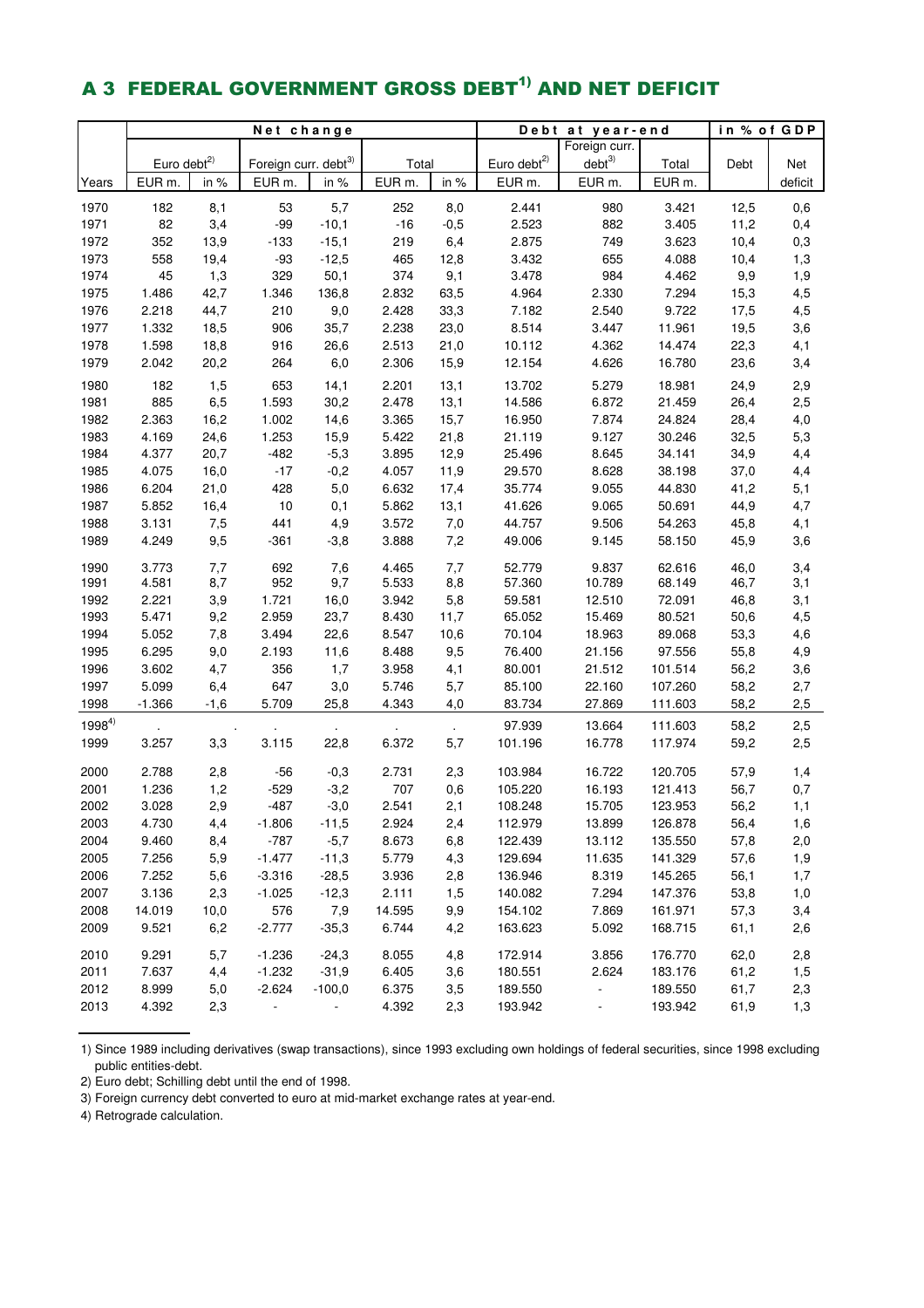## A 4 INTEREST AND REDEMPTION PAYMENTS ON FEDERAL GOVERNMENT GROSS DEBT

|              |                | Servicing costs for euro-denominated debt <sup>2)</sup> |                       | Servicing costs for foreign currency debt |                |            |                     |                |            |                |
|--------------|----------------|---------------------------------------------------------|-----------------------|-------------------------------------------|----------------|------------|---------------------|----------------|------------|----------------|
|              | Interest       | Other                                                   |                       | Redemption                                | Euro-debt      | Interest   | Other               |                | Redemption | Foreign curr.  |
| Jahre        | payments       | $\mathbf{costs}^3$                                      | <b>Total</b>          | payments                                  | total          | payments   | costs <sup>3)</sup> | <b>Total</b>   | payments   | debt total     |
|              |                |                                                         |                       |                                           |                |            |                     |                |            |                |
| 1970         |                |                                                         |                       |                                           | 426            |            |                     |                |            | 150            |
| 1971         |                |                                                         |                       |                                           | 469            |            |                     |                |            | 206            |
| 1972         |                |                                                         |                       |                                           | 525            |            |                     |                |            | 172            |
| 1973<br>1974 |                |                                                         |                       |                                           | 578            |            |                     |                |            | 95             |
| 1975         |                |                                                         |                       |                                           | 615<br>805     |            |                     |                |            | 165<br>168     |
| 1976         |                |                                                         |                       |                                           | 1.102          |            |                     |                |            | 334            |
| 1977         |                |                                                         |                       |                                           | 1.336          |            |                     |                |            | 316            |
| 1978         | 676            | 44                                                      | $\blacksquare$<br>720 | 1.052                                     | 1.772          | 261        | $\cdot$<br>22       | $\cdot$<br>282 | 93         | 376            |
| 1979         | 790            | 42                                                      | 832                   | 1.021                                     | 1.854          | 299        | 12                  | 311            | 286        | 597            |
|              |                |                                                         |                       |                                           |                |            |                     |                |            |                |
| 1980         | 920            | 41                                                      | 961                   | 1.073                                     | 2.034          | 319        | 15                  | 333            | 248        | 581            |
| 1981         | 1.077          | 36                                                      | 1.113                 | 1.544                                     | 2.658          | 383        | 13                  | 395            | 212        | 607            |
| 1982         | 1.310          | 46                                                      | 1.355                 | 1.506                                     | 2.862          | 488        | 23                  | 511            | 326        | 837            |
| 1983         | 1.411          | 62                                                      | 1.473                 | 1.473                                     | 2.946          | 502        | 16                  | 518            | 383        | 901            |
| 1984         | 1.799          | 68                                                      | 1.867                 | 1.610                                     | 3.477          | 564        | 22                  | 586            | 775        | 1.362          |
| 1985<br>1986 | 2.129<br>2.418 | 56<br>34                                                | 2.184<br>2.452        | 1.552<br>1.491                            | 3.736<br>3.943 | 537<br>534 | 40<br>72            | 577<br>606     | 749<br>952 | 1.326<br>1.559 |
| 1987         | 2.873          | 61                                                      | 2.934                 | 1.724                                     | 4.658          | 553        | 32                  | 585            | 827        | 1.412          |
| 1988         | 3.133          | 55                                                      | 3.188                 | 1.936                                     | 5.124          | 520        | 51                  | 571            | 918        | 1.489          |
| 1989         | 3.315          | 63                                                      | 3.378                 | 2.005                                     | 5.383          | 551        | 30                  | 580            | 517        | 1.097          |
|              |                |                                                         |                       |                                           |                |            |                     |                |            |                |
| 1990         | 3.717          | 73                                                      | 3.790                 | 1.708                                     | 5.498          | 588        | 26                  | 614            | 685        | 1.298          |
| 1991         | 4.189          | 91                                                      | 4.280                 | 2.137                                     | 6.417          | 640        | 26                  | 666            | 239        | 905            |
| 1992         | 4.546          | 84                                                      | 4.630                 | 2.360                                     | 6.989          | 684        | 37                  | 721            | 708        | 1.429          |
| 1993         | 4.718          | 21                                                      | 4.739                 | 2.639                                     | 7.377          | 747        | 27                  | 773            | 1.348      | 2.121          |
| 1994         | 4.596          | 121                                                     | 4.717                 | 3.989                                     | 8.707          | 880        | 32                  | 912            | 886        | 1.798          |
| 1995         | 4.873          | 116                                                     | 4.988                 | 6.864                                     | 11.852         | 1.073      | 48                  | 1.121          | 1.753      | 2.874          |
| 1996         | 5.235          | 140                                                     | 5.375                 | 6.210                                     | 11.585         | 1.023      | 36                  | 1.059          | 1.610      | 2.669          |
| 1997         | 5.282          | 49                                                      | 5.331                 | 5.621                                     | 10.952         | 1.099      | 18                  | 1.117          | 1.360      | 2.478          |
| 1998         | 5.423          | $-105$                                                  | 5.318                 | 9.252                                     | 14.571         | 1.126      | $-190$              | 936            | 1.743      | 2.679          |
| 1999         | 6.034          | 0                                                       | 6.034                 | 11.126                                    | 17.160         | 607        | 4                   | 612            | 433        | 1.045          |
|              |                |                                                         |                       |                                           |                |            |                     |                |            |                |
| 2000         | 6.025          | 211                                                     | 6.237                 | 11.312                                    | 17.548         | 736        | 20                  | 756            | 2.008      | 2.764          |
| 2001         | 5.911          | $-88$                                                   | 5.823                 | 9.706                                     | 15.529         | 649        | -9                  | 640            | 1.650      | 2.291          |
| 2002         | 6.044          | $-32$                                                   | 6.012                 | 12.459                                    | 18.471         | 533        | 24                  | 557            | 1.975      | 2.532          |
| 2003         | 5.782          | $-54$                                                   | 5.729                 | 14.697                                    | 20.425         | 520        | 8                   | 527            | 1.572      | 2.099          |
| 2004         | 5.930          | $-31$                                                   | 5.900                 | 13.203                                    | 19.103         | 432        | $-100$              | 332            | 1.853      | 2.185          |
| 2005         | 6.385          | $-200$                                                  | 6.185                 | 18.117                                    | 24.303         | 404        | $-123$              | 281            | 1.444      | 1.725          |
| 2006         | 6.585          | 156                                                     | 6.741                 | 15.584                                    | 22.325         | 336        | $-230$              | 105            | 2.492      | 2.597          |
| 2007         | 6.407          | 545                                                     | 6.952                 | 18.971                                    | 25.923         | 235        | $-431$              | $-195$         | 964        | 768            |
| 2008         | 6.394          | 63                                                      | 6.457                 | 9.731                                     | 16.188         | 238        | $\overline{7}$      | 246            | 690        | 936            |
| 2009         | 6.497          | $-25$                                                   | 6.472                 | 22.276                                    | 28.748         | 252        | $-5$                | 246            | 2.988      | 3.234          |
| 2010         | 6.787          | $-1.209$                                                | 5.578                 | 15.638                                    | 21.216         | 151        | 0                   | 151            | 1.788      | 1.939          |
| 2011         | 7.077          | $-398$                                                  | 6.679                 | 13.884                                    | 20.563         | 125        | 1                   | 126            | 696        | 822            |
| 2012         | 7.428          | $-918$                                                  | 6.510                 | 17.410                                    | 23.920         | 105        | 0                   | 105            | 1.891      | 1.996          |
| 2013         | 7.303          | $-907$                                                  | 6.397                 | 22.779                                    | 29.176         | 0          | 0                   | 0              | 0          | 0              |
| $2014^{4}$   | 7.320          | $-427$                                                  | 6.893                 | 24.537                                    | 31.430         | 0          | $\mathbf{1}$        | 1              | 0          | 1              |
| $2015^{4}$   | 7.061          | $-520$                                                  | 6.542                 | 19.357                                    | 25.899         |            | 1                   |                | 0          | 1              |
|              |                |                                                         |                       |                                           |                | 0          |                     | 1              |            |                |

**Federal debt servicing costs1)** (EUR million)

4) Budget estimate (cash flow budget).

<sup>1)</sup> Since 1989 including derivatives (swap transactions), including own holdings of federal securities.

<sup>2)</sup> Servicing costs for schilling-denominated debt until the end of 1998.

<sup>3)</sup> Other expenditures (commissions, issuing costs) and other revenues (issuing profits, lending fees).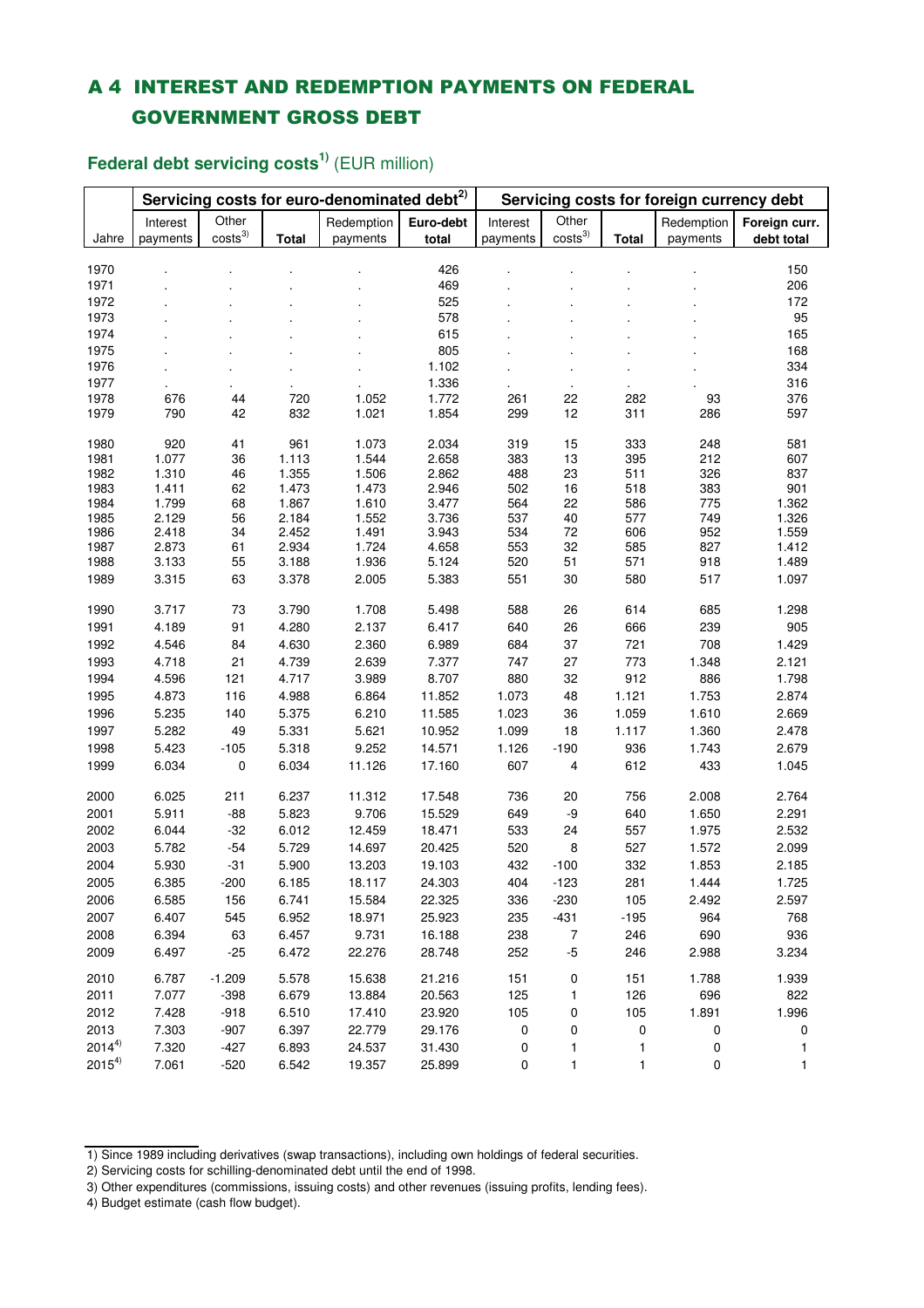# A 4 INTEREST AND REDEMPTION PAYMENTS ON FEDERAL GOVERNMENT GROSS DEBT (cont.)

|              | <b>Total federal debt servicing costs</b> |             |                |                |                     |  |  |  |  |  |  |  |
|--------------|-------------------------------------------|-------------|----------------|----------------|---------------------|--|--|--|--|--|--|--|
|              | Interest                                  | Other       |                | Redemption     | <b>Federal debt</b> |  |  |  |  |  |  |  |
| Jahre        | payments                                  | $\cos ts^2$ | Total          | payments       | total               |  |  |  |  |  |  |  |
|              |                                           |             |                |                |                     |  |  |  |  |  |  |  |
| 1970         | 198                                       | 16          | 214            | 362            | 576                 |  |  |  |  |  |  |  |
| 1971         | 213                                       | 22          | 235            | 440            | 675                 |  |  |  |  |  |  |  |
| 1972         | 218                                       | 24          | 242            | 454            | 696                 |  |  |  |  |  |  |  |
| 1973         | 235                                       | 26          | 261            | 412            | 673                 |  |  |  |  |  |  |  |
| 1974         | 265                                       | 15          | 280            | 500            | 780                 |  |  |  |  |  |  |  |
| 1975         | 343                                       | 85          | 428            | 545            | 973                 |  |  |  |  |  |  |  |
| 1976         | 572                                       | 84          | 656            | 780            | 1.436               |  |  |  |  |  |  |  |
| 1977         | 717                                       | 64          | 781            | 871            | 1.652               |  |  |  |  |  |  |  |
| 1978         | 937                                       | 65          | 1.002          | 1.146          | 2.148               |  |  |  |  |  |  |  |
| 1979         | 1.089                                     | 55          | 1.144          | 1.307          | 2.451               |  |  |  |  |  |  |  |
| 1980         | 1.239                                     | 56          | 1.294          | 1.321          | 2.615               |  |  |  |  |  |  |  |
| 1981         | 1.460                                     | 49          | 1.509          | 1.756          | 3.265               |  |  |  |  |  |  |  |
| 1982         | 1.798                                     | 69          | 1.867          | 1.832          | 3.699               |  |  |  |  |  |  |  |
| 1983         | 1.913                                     | 78          | 1.991          | 1.857          | 3.848               |  |  |  |  |  |  |  |
| 1984         | 2.363                                     | 90          | 2.453          | 2.386          | 4.839               |  |  |  |  |  |  |  |
| 1985         | 2.666                                     | 96          | 2.761          | 2.301          | 5.062               |  |  |  |  |  |  |  |
| 1986<br>1987 | 2.952<br>3.427                            | 106<br>93   | 3.058<br>3.519 | 2.444<br>2.551 | 5.502<br>6.070      |  |  |  |  |  |  |  |
| 1988         | 3.653                                     | 107         | 3.760          | 2.853          | 6.613               |  |  |  |  |  |  |  |
|              |                                           |             |                |                |                     |  |  |  |  |  |  |  |
| 1989         | 3.865                                     | 93          | 3.958          | 2.522          | 6.480               |  |  |  |  |  |  |  |
| 1990         | 4.305                                     | 99          | 4.404          | 2.392          | 6.796               |  |  |  |  |  |  |  |
| 1991         | 4.829                                     | 117         | 4.946          | 2.376          | 7.322               |  |  |  |  |  |  |  |
| 1992         | 5.230                                     | 121         | 5.351          | 3.068          | 8.418               |  |  |  |  |  |  |  |
| 1993         | 5.464                                     | 48          | 5.512          | 3.986          | 9.498               |  |  |  |  |  |  |  |
| 1994         | 5.476                                     | 153         | 5.629          | 4.875          | 10.504              |  |  |  |  |  |  |  |
| 1995         | 5.946                                     | 164         | 6.109          | 8.617          | 14.726              |  |  |  |  |  |  |  |
| 1996         | 6.259                                     | 175         | 6.434          | 7.820          | 14.254              |  |  |  |  |  |  |  |
| 1997         | 6.381                                     | 67          | 6.448          | 6.982          | 13.430              |  |  |  |  |  |  |  |
| 1998         | 6.549                                     | $-295$      | 6.254          | 10.995         | 17.249              |  |  |  |  |  |  |  |
|              |                                           |             |                |                |                     |  |  |  |  |  |  |  |
| 1999         | 6.641                                     | 4           | 6.646          | 11.559         | 18.205              |  |  |  |  |  |  |  |
| 2000         | 6.761                                     | 231         | 6.993          | 13.320         | 20.313              |  |  |  |  |  |  |  |
| 2001         | 6.560                                     | $-96$       | 6.463          | 11.357         | 17.820              |  |  |  |  |  |  |  |
| 2002         | 6.577                                     | -9          | 6.569          | 14.435         | 21.003              |  |  |  |  |  |  |  |
| 2003         | 6.302                                     | $-46$       | 6.256          | 16.269         | 22.525              |  |  |  |  |  |  |  |
| 2004         | 6.362                                     | $-131$      | 6.231          | 15.056         | 21.288              |  |  |  |  |  |  |  |
| 2005         | 6.789                                     | -323        | 6.466          | 19.561         | 26.027              |  |  |  |  |  |  |  |
| 2006         | 6.920                                     | -75         | 6.846          | 18.076         | 24.922              |  |  |  |  |  |  |  |
| 2007         | 6.642                                     | 114         | 6.757          | 19.935         | 26.691              |  |  |  |  |  |  |  |
| 2008         | 6.632                                     | 70          | 6.702          | 10.421         | 17.123              |  |  |  |  |  |  |  |
|              | 6.749                                     |             |                | 25.264         |                     |  |  |  |  |  |  |  |
| 2009         |                                           | $-30$       | 6.718          |                | 31.983              |  |  |  |  |  |  |  |
| 2010         | 6.938                                     | $-1.209$    | 5.729          | 17.426         | 23.155              |  |  |  |  |  |  |  |
| 2011         | 7.202                                     | $-397$      | 6.805          | 14.580         | 21.385              |  |  |  |  |  |  |  |
| 2012         | 7.533                                     | $-917$      | 6.615          | 19.301         | 25.916              |  |  |  |  |  |  |  |
| 2013         | 7.303                                     | $-907$      | 6.397          | 22.779         | 29.176              |  |  |  |  |  |  |  |
| $2014^{4}$   | 7.320                                     | $-426$      | 6.894          | 24.537         | 31.432              |  |  |  |  |  |  |  |
| $2015^{4}$   | 7.061                                     | $-518$      | 6.543          | 19.357         | 25.900              |  |  |  |  |  |  |  |

### **Federal debt servicing costs1)** (EUR million)

<sup>1)</sup> Since 1989 including derivatives (swap transactions), including own holdings of federal securities.

<sup>2)</sup> Other expenditures (commissions, issuing costs) and other revenues (issuing profits, lending fees).

<sup>3)</sup> Budget estimate (cash flow budget).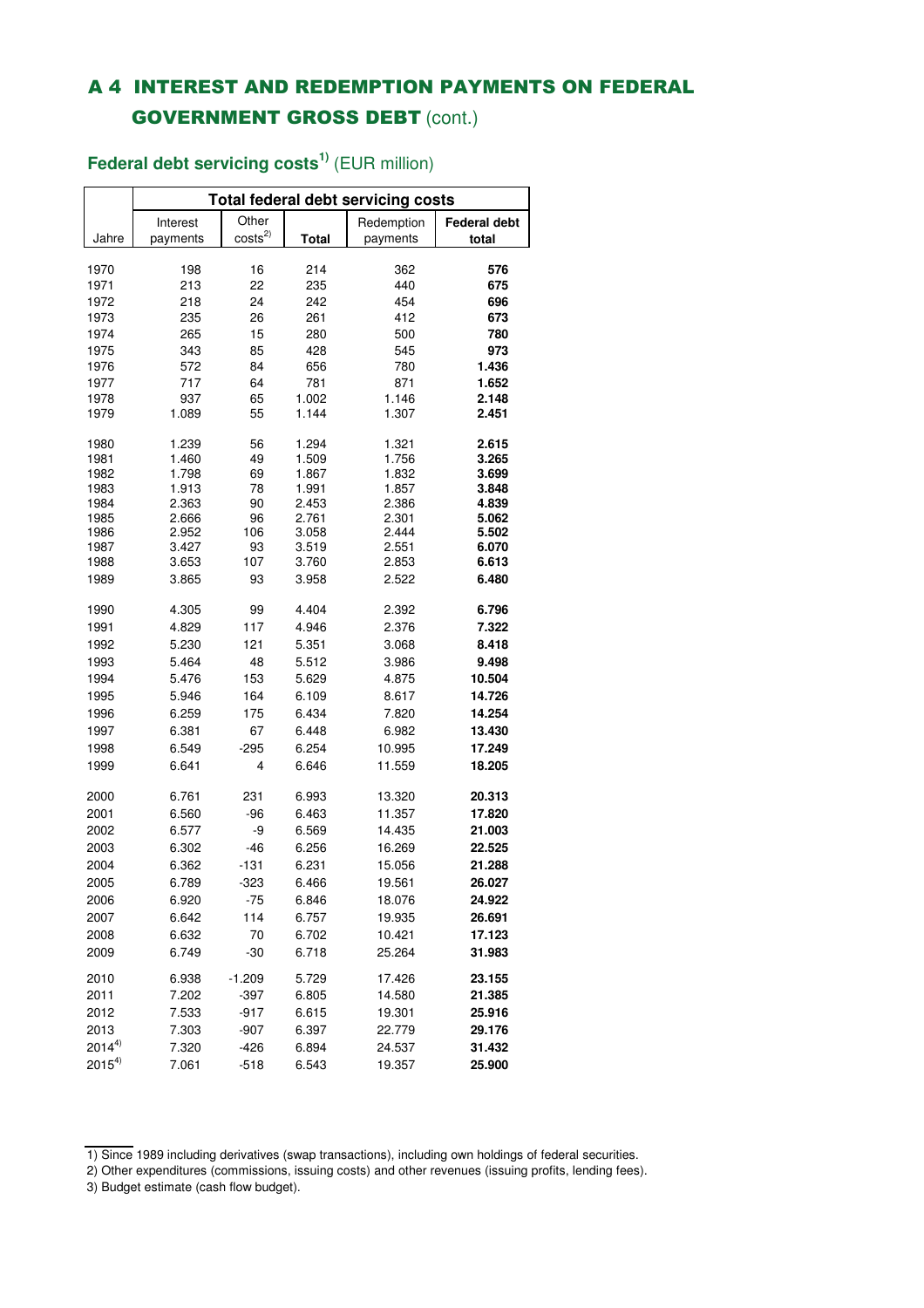# **Structure of the federal government debt1)** (EUR million)

|            | Euro debt $^{2)}$ |                       |                   |         |           |                          |                |                              |        |                    |  |  |
|------------|-------------------|-----------------------|-------------------|---------|-----------|--------------------------|----------------|------------------------------|--------|--------------------|--|--|
|            |                   | Securitized Euro debt |                   |         |           | Nonsecuritized Euro debt |                |                              |        |                    |  |  |
|            |                   |                       |                   |         | Insurance |                          |                | Central                      |        |                    |  |  |
|            |                   | Federal               | Treasury<br>bills | Total   | company   |                          | Other          | Bank                         | Total  | Euro debt<br>total |  |  |
| Years      | Bonds             | obligations           |                   |         | loans     | Bank loans               | loans          | debt                         |        |                    |  |  |
| 1980       | 5.100             | 3.823                 | 2.252             | 11.175  | 682       | 1.596                    | 53             | 196                          | 2.527  | 13.702             |  |  |
| 1981       | 5.379             | 3.921                 | 2.336             | 11.636  | 742       | 1.990                    | $71$           | 149                          | 2.951  | 14.586             |  |  |
| 1982       | 5.967             | 4.207                 | 3.028             | 13.202  | 788       | 2.732                    | 65             | 162                          | 3.748  | 16.950             |  |  |
| 1983       | 7.073             | 5.079                 | 3.425             | 15.577  | 1.196     | 4.103                    | 56             | 187                          | 5.542  | 21.119             |  |  |
| 1984       | 7.555             | 5.250                 | 3.574             | 16.380  | 1.721     | 7.137                    | 53             | 205                          | 9.116  | 25.496             |  |  |
| 1985       | 8.316             | 5.609                 | 3.655             | 17.580  | 2.228     | 9.566                    | 44             | 152                          | 11.990 | 29.570             |  |  |
| 1986       | 9.096             | 6.869                 | 3.886             | 19.850  | 2.924     | 12.885                   | 28             | 87                           | 15.924 | 35.774             |  |  |
| 1987       | 10.024            | 8.479                 | 4.437             | 22.940  | 3.416     | 15.208                   | 21             | 42                           | 18.686 | 41.626             |  |  |
| 1988       | 11.010            | 9.237                 | 5.175             | 25.422  | 3.765     | 15.526                   | 14             | 30                           | 19.335 | 44.757             |  |  |
| 1989       | 13.353            | 8.746                 | 6.633             | 28.732  | 4.219     | 16.019                   | 9              | 27                           | 20.274 | 49.006             |  |  |
|            |                   |                       |                   |         |           |                          |                |                              |        |                    |  |  |
| 1990       | 15.530            | 8.364                 | 8.406             | 32.300  | 4.503     | 15.938                   | 6              | 32                           | 20.479 | 52.779             |  |  |
| 1991       | 19.408            | 7.773                 | 8.903             | 36.085  | 5.160     | 16.076                   | 5              | 33                           | 21.275 | 57.360             |  |  |
| 1992       | 23.035            | 7.141                 | 7.835             | 38.010  | 5.828     | 15.701                   | 5              | 37                           | 21.571 | 59.581             |  |  |
| 1993       | 28.718            | 6.222                 | 8.801             | 43.742  | 6.057     | 15.212                   | 5              | 37                           | 21.310 | 65.052             |  |  |
| 1994       | 34.274            | 5.428                 | 8.820             | 48.522  | 7.055     | 14.397                   | 88             | 43                           | 21.583 | 70.104             |  |  |
| 1995       | 39.788            | 4.885                 | 7.870             | 52.543  | 9.065     | 14.788                   | 4              | $\blacksquare$               | 23.857 | 76.400             |  |  |
| 1996       | 43.951            | 4.182                 | 7.934             | 56.066  | 10.514    | 13.417                   | 3              | $\blacksquare$               | 23.935 | 80.001             |  |  |
| 1997       | 50.588            | 2.478                 | 9.126             | 62.192  | 10.358    | 12.547                   | 3              | ÷,                           | 22.908 | 85.100             |  |  |
| 1998       | 55.935            | 1.602                 | 5.943             | 63.480  | 9.883     | 10.324                   | 47             | $\blacksquare$               | 20.254 | 83.734             |  |  |
| $1998^{3}$ | 68.120            | 1.482                 | 7.631             | 77.233  | 9.883     | 10.776                   | 47             | $\Box$                       | 20.706 | 97.939             |  |  |
| 1999       | 75.095            | 1.294                 | 5.988             | 82.377  | 9.382     | 9.196                    | 241            | ÷,                           | 18.819 | 101.196            |  |  |
| 2000       | 79.796            | 856                   | 5.241             | 85.892  | 8.928     | 9.161                    | $\overline{c}$ |                              | 18.092 | 103.984            |  |  |
| 2001       | 85.532            | 1.461                 | 1.585             | 88.578  | 8.302     | 8.339                    | $\overline{c}$ |                              | 16.642 | 105.220            |  |  |
| 2002       | 90.470            | 951                   | 681               | 92.103  | 7.586     | 7.458                    | 1.101          | $\overline{\phantom{a}}$     | 16.146 | 108.248            |  |  |
| 2003       | 96.744            | 835                   | 608               | 98.187  | 6.863     | 6.802                    | 1.127          | ÷,                           | 14.792 | 112.979            |  |  |
| 2004       | 104.647           | 1.718                 | 692               | 107.057 | 6.065     | 8.541                    | 776            |                              | 15.382 | 122.439            |  |  |
| 2005       | 108.813           | 3.336                 | 264               | 112.412 | 4.919     | 11.938                   | 426            | ÷,                           | 17.282 | 129.694            |  |  |
| 2006       | 115.711           | 5.441                 | 256               | 121.407 | 3.134     | 12.357                   | 48             | $\overline{\phantom{a}}$     | 15.539 | 136.946            |  |  |
| 2007       | 121.478           | 4.357                 | 639               | 126.475 | 2.099     | 11.508                   | $\mathbf{1}$   | ÷,                           | 13.608 | 140.082            |  |  |
| 2008       | 129.339           | 3.607                 | 8.198             | 141.144 | 1.828     | 10.921                   | 208            | ٠                            | 12.958 | 154.102            |  |  |
| 2009       | 140.922           | 2.648                 | 6.016             | 149.587 | 1.626     | 12.346                   | 65             | $\overline{\phantom{a}}$     | 14.037 | 163.623            |  |  |
| 2010       | 152.323           | 2.503                 | 4.274             | 159.100 | 1.197     | 12.612                   | 5              |                              | 13.815 | 172.914            |  |  |
| 2011       | 160.194           | 2.203                 | 3.894             | 166.291 | 1.026     | 13.180                   | 55             |                              | 14.261 | 180.551            |  |  |
| 2012       | 168.367           | 1.953                 | 4.796             | 175.116 | 961       | 13.464                   | 10             |                              | 14.434 | 189.550            |  |  |
| 2013       | 173.212           | 1.618                 | 5.151             | 179.982 | 912       | 13.038                   | 10             | $\qquad \qquad \blacksquare$ | 13.960 | 193.942            |  |  |
|            |                   |                       |                   |         |           |                          |                |                              |        |                    |  |  |

1) Since 1989 including derivatives (swap transactions), since 1993 excluding own holdings of federal securities, since 1998 excluding public entities-debt.

2) Euro debt; Schilling debt until the end of 1998.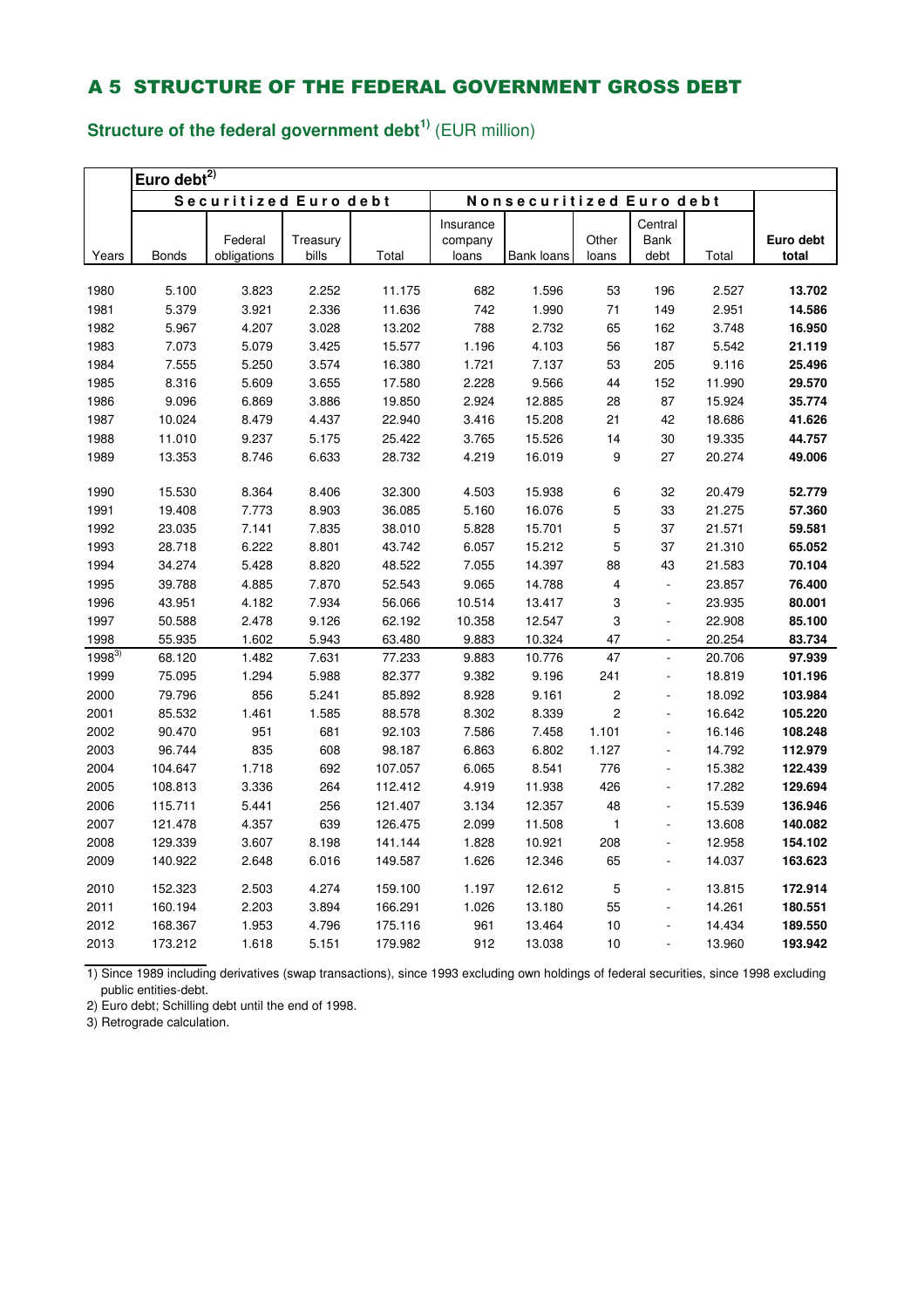# **Structure of the federal government debt1)** (EUR million)

|            |              | Foreign currency debt <sup>2)</sup> |        |       | <b>Total debt</b> |             |        |              |             |          |
|------------|--------------|-------------------------------------|--------|-------|-------------------|-------------|--------|--------------|-------------|----------|
|            |              | Securitized FC debt                 |        |       |                   |             |        | Own holdings |             |          |
|            |              | Private                             |        |       |                   | <b>Debt</b> |        |              |             | Debt un- |
|            |              | place-                              |        |       |                   | adjusted    |        |              | Own hol-    | adjusted |
| Years      | <b>Bonds</b> | ments                               | Total  | Loans | FC debt total     | total       | in EUR | in FC        | dings total | total    |
| 1980       | 1.024        | 1.758                               | 2.781  | 2.498 | 5.279             | 18.981      |        |              |             |          |
| 1981       | 1.230        | 2.098                               | 3.328  | 3.545 | 6.872             | 21.459      |        |              |             |          |
| 1982       | 1.336        | 2.464                               | 3.800  | 4.074 | 7.874             | 24.824      |        |              |             |          |
| 1983       | 1.739        | 2.778                               | 4.516  | 4.611 | 9.127             | 30.246      |        |              |             |          |
| 1984       | 2.064        | 2.430                               | 4.494  | 4.151 | 8.645             | 34.141      |        |              |             |          |
| 1985       | 2.809        | 2.253                               | 5.061  | 3.566 | 8.628             | 38.198      |        |              |             |          |
| 1986       | 4.446        | 1.552                               | 5.997  | 3.058 | 9.055             | 44.830      |        |              |             |          |
| 1987       | 5.424        | 1.332                               | 6.755  | 2.310 | 9.065             | 50.691      |        |              |             |          |
| 1988       | 7.143        | 1.093                               | 8.237  | 1.269 | 9.506             | 54.263      |        |              |             |          |
| 1989       | 7.723        | 770                                 | 8.493  | 652   | 9.145             | 58.150      |        |              |             |          |
|            |              |                                     |        |       |                   |             |        |              |             |          |
| 1990       | 8.595        | 685                                 | 9.279  | 558   | 9.837             | 62.616      |        |              |             |          |
| 1991       | 9.200        | 998                                 | 10.198 | 591   | 10.789            | 68.149      |        |              |             |          |
| 1992       | 10.679       | 878                                 | 11.558 | 952   | 12.510            | 72.091      | ä,     |              |             |          |
| 1993       | 13.810       | 910                                 | 14.719 | 750   | 15.469            | 80.521      | 77     | 0            | 77          | 80.598   |
| 1994       | 16.126       | 750                                 | 16.876 | 2.087 | 18.963            | 89.068      | 202    | 0            | 202         | 89.269   |
| 1995       | 18.308       | 861                                 | 19.170 | 1.986 | 21.156            | 97.556      | 178    | 401          | 579         | 98.134   |
| 1996       | 18.955       | 916                                 | 19.871 | 1.642 | 21.512            | 101.514     | 1.440  | 33           | 1.473       | 102.987  |
| 1997       | 19.816       | 833                                 | 20.650 | 1.510 | 22.160            | 107.260     | 1.436  | 0            | 1.436       | 108.696  |
| 1998       | 24.169       | 2.264                               | 26.433 | 1.436 | 27.869            | 111.603     | 1.986  | 718          | 2.704       | 114.307  |
| $1998^{3}$ | 11.983       | 696                                 | 12.679 | 984   | 13.664            | 111.603     | 2.674  | 30           | 2.704       | 114.307  |
| 1999       | 14.722       | 800                                 | 15.523 | 1.256 | 16.778            | 117.974     | 4.822  | 40           | 4.862       | 122.836  |
| 2000       | 14.717       | 892                                 | 15.609 | 1.113 | 16.722            | 120.705     | 6.239  | 38           | 6.277       | 126.983  |
| 2001       | 14.356       | 805                                 | 15.161 | 1.032 | 16.193            | 121.413     | 7.451  | 35           | 7.486       | 128.898  |
| 2002       | 13.976       | 773                                 | 14.748 | 957   | 15.705            | 123.953     | 8.200  | 33           | 8.233       | 132.187  |
| 2003       | 12.414       | 715                                 | 13.129 | 770   | 13.899            | 126.878     | 9.043  | 30           | 9.073       | 135.951  |
| 2004       | 11.908       | 703                                 | 12.611 | 501   | 13.112            | 135.550     | 9.309  | 29           | 9.338       | 144.889  |
| 2005       | 10.572       | 703                                 | 11.275 | 360   | 11.635            | 141.329     | 9.976  | 0            | 9.976       | 151.305  |
| 2006       | 7.678        | 385                                 | 8.064  | 255   | 8.319             | 145.265     | 10.020 | 0            | 10.020      | 155.285  |
| 2007       | 6.806        | 367                                 | 7.173  | 121   | 7.294             | 147.376     | 9.924  | 0            | 9.924       | 157.301  |
| 2008       | 7.231        | 480                                 | 7.711  | 159   | 7.869             | 161.971     | 5.952  | 0            | 5.952       | 167.923  |
| 2009       | 4.638        | 454                                 | 5.092  |       | 5.092             | 168.715     | 9.362  | 0            | 9.362       | 178.077  |
| 2010       | 3.580        | 276                                 | 3.856  |       | 3.856             | 176.770     | 9.972  | 0            | 9.972       | 186.742  |
| 2011       | 2.525        | 100                                 | 2.624  |       | 2.624             | 183.176     | 10.435 |              | 10.435      | 193.610  |
| 2012       |              |                                     |        |       |                   | 189.550     | 12.121 |              | 12.121      | 201.671  |
| 2013       | ÷,           |                                     | ÷,     |       |                   | 193.942     | 13.691 | ÷,           | 13.691      | 207.633  |
|            |              |                                     |        |       |                   |             |        |              |             |          |

1) Since 1989 including derivatives (swap transactions), since 1993 excluding own holdings of federal securities, since 1998 excluding public entities-debt.

2) Foreign currency debt converted to Euro at mid-market exchange rates at year-end.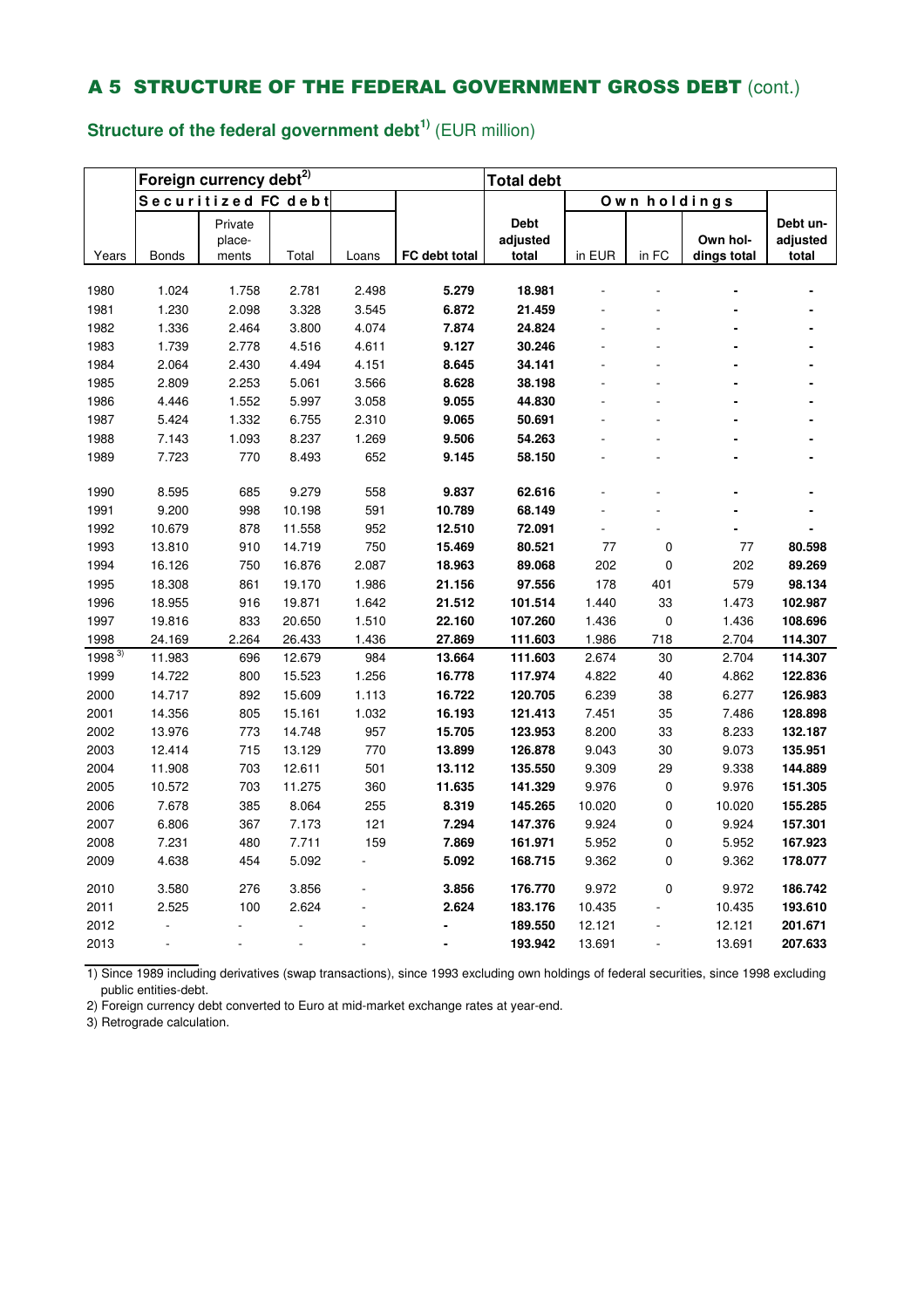**Federal government debt-instruments** (in % of total federal debt<sup>1)</sup>)

|         | Euro debt $^{2)}$ |                        |                   |       |                               |                          |                |                          |       |                    |  |
|---------|-------------------|------------------------|-------------------|-------|-------------------------------|--------------------------|----------------|--------------------------|-------|--------------------|--|
|         |                   | Securitized Euro debt  |                   |       |                               | Nonsecuritized Euro debt |                |                          |       |                    |  |
| Years   | <b>Bonds</b>      | Federal<br>obligations | Treasury<br>bills | Total | Insurance<br>company<br>loans | Bank loans               | Other<br>loans | Central<br>Bank<br>debt  | Total | Euro debt<br>total |  |
|         |                   |                        |                   |       |                               |                          |                |                          |       |                    |  |
| 1980    | 26,9              | 20,1                   | 11,9              | 58,9  | 3,6                           | 8,4                      | 0,3            | 1,0                      | 13,3  | 72,2               |  |
| 1981    | 25,1              | 18,3                   | 10,9              | 54,2  | 3,5                           | 9,3                      | 0,3            | 0,7                      | 13,8  | 68,0               |  |
| 1982    | 24,0              | 16,9                   | 12,2              | 53,2  | 3,2                           | 11,0                     | 0,3            | 0,7                      | 15,1  | 68,3               |  |
| 1983    | 23,4              | 16,8                   | 11,3              | 51,5  | 4,0                           | 13,6                     | 0,2            | 0,6                      | 18,3  | 69,8               |  |
| 1984    | 22,1              | 15,4                   | 10,5              | 48,0  | 5,0                           | 20,9                     | 0,2            | 0,6                      | 26,7  | 74,7               |  |
| 1985    | 21,8              | 14,7                   | 9,6               | 46,0  | 5,8                           | 25,0                     | 0,1            | 0,4                      | 31,4  | 77,4               |  |
| 1986    | 20,3              | 15,3                   | 8,7               | 44,3  | 6,5                           | 28,7                     | 0,1            | 0,2                      | 35,5  | 79,8               |  |
| 1987    | 19,8              | 16,7                   | 8,8               | 45,3  | 6,7                           | 30,0                     | 0,0            | 0,1                      | 36,9  | 82,1               |  |
| 1988    | 20,3              | 17,0                   | 9,5               | 46,8  | 6,9                           | 28,6                     | 0,0            | 0,1                      | 35,6  | 82,5               |  |
| 1989    | 23,0              | 15,0                   | 11,4              | 49,4  | 7,3                           | 27,5                     | 0,0            | 0,0                      | 34,9  | 84,3               |  |
| 1990    | 24,8              | 13,4                   | 13,4              | 51,6  | 7,2                           | 25,5                     | 0,0            | 0,1                      | 32,7  | 84,3               |  |
| 1991    | 28,5              | 11,4                   | 13,1              | 52,9  | 7,6                           | 23,6                     | 0,0            | 0,0                      | 31,2  | 84,2               |  |
| 1992    | 32,0              | 9,9                    | 10,9              | 52,7  | 8,1                           | 21,8                     | 0,0            | 0,1                      | 29,9  | 82,6               |  |
| 1993    | 35,7              | 7,7                    | 10,9              | 54,3  | 7,5                           | 18,9                     | 0,0            | 0,0                      | 26,5  | 80,8               |  |
| 1994    | 38,5              | 6,1                    | 9,9               | 54,5  | 7,9                           | 16,2                     | 0, 1           | 0,0                      | 24,2  | 78,7               |  |
| 1995    | 40,8              | 5,0                    | 8,1               | 53,9  | 9,3                           | 15,2                     | 0,0            | ä,                       | 24,5  | 78,3               |  |
| 1996    | 43,3              | 4,1                    | 7,8               | 55,2  | 10,4                          | 13,2                     | 0,0            | $\blacksquare$           | 23,6  | 78,8               |  |
| 1997    | 47,2              | 2,3                    | 8,5               | 58,0  | 9,7                           | 11,7                     | 0,0            | ÷,                       | 21,4  | 79,3               |  |
| 1998    | 50,1              | 1,4                    | 5,3               | 56,9  | 8,9                           | 9,3                      | 0,0            | $\overline{\phantom{a}}$ | 18,1  | 75,0               |  |
| 1998 3) | 61,0              | 1,3                    | 6,8               | 69,2  | 8,9                           | 9,7                      | 0,0            | L.                       | 18,6  | 87,8               |  |
| 1999    | 63,7              | 1,1                    | 5,1               | 69,8  | 8,0                           | 7,8                      | 0,2            | ÷,                       | 16,0  | 85,8               |  |
| 2000    | 66,1              | 0,7                    | 4,3               | 71,2  | 7,4                           | 7,6                      | 0,0            |                          | 15,0  | 86,1               |  |
| 2001    | 70,4              | 1,2                    | 1,3               | 73,0  | 6,8                           | 6,9                      | 0,0            | ÷,                       | 13,7  | 86,7               |  |
| 2002    | 73,0              | 0,8                    | 0,5               | 74,3  | 6,1                           | 6,0                      | 0,9            | L.                       | 13,0  | 87,3               |  |
| 2003    | 76,2              | 0,7                    | 0,5               | 77,4  | 5,4                           | 5,4                      | 0,9            | $\overline{a}$           | 11,7  | 89,0               |  |
| 2004    | 77,2              | 1,3                    | 0,5               | 79,0  | 4,5                           | 6,3                      | 0,6            |                          | 11,3  | 90,3               |  |
| 2005    | 77,0              | 2,4                    | 0,2               | 79,5  | 3,5                           | 8,4                      | 0,3            | ÷,                       | 12,2  | 91,8               |  |
| 2006    | 79,7              | 3,7                    | 0,2               | 83,6  | 2,2                           | 8,5                      | 0,0            | ÷,                       | 10,7  | 94,3               |  |
| 2007    | 82,4              | 3,0                    | 0,4               | 85,8  | 1,4                           | 7,8                      | 0,0            |                          | 9,2   | 95,1               |  |
| 2008    | 79,9              | 2,2                    | 5,1               | 87,1  | 1,1                           | 6,7                      | 0,1            |                          | 8,0   | 95,1               |  |
| 2009    | 83,5              | 1,6                    | 3,6               | 88,7  | 1,0                           | 7,3                      | 0,0            | L.                       | 8,3   | 97,0               |  |
| 2010    | 86,2              | 1,4                    | 2,4               | 90,0  | 0,7                           | 7,1                      | 0,0            | ÷,                       | 7,8   | 97,8               |  |
| 2011    | 87,5              | 1,2                    | 2,1               | 90,8  | 0,6                           | 7,2                      | 0,0            |                          | 7,8   | 98,6               |  |
| 2012    | 88,8              | 1,0                    | 2,5               | 92,4  | 0,5                           | 7,1                      | 0,0            |                          | 7,6   | 100,0              |  |
| 2013    | 89,3              | 0,8                    | 2,7               | 92,8  | 0,5                           | 6,7                      | 0,0            |                          | 7,2   | 100,0              |  |

1) Since 1989 including derivatives (swap transactions), since 1993 excluding own holdings of federal securities, since 1998 excluding public entities-debt.

2) Euro debt; Schilling debt until the end of 1998.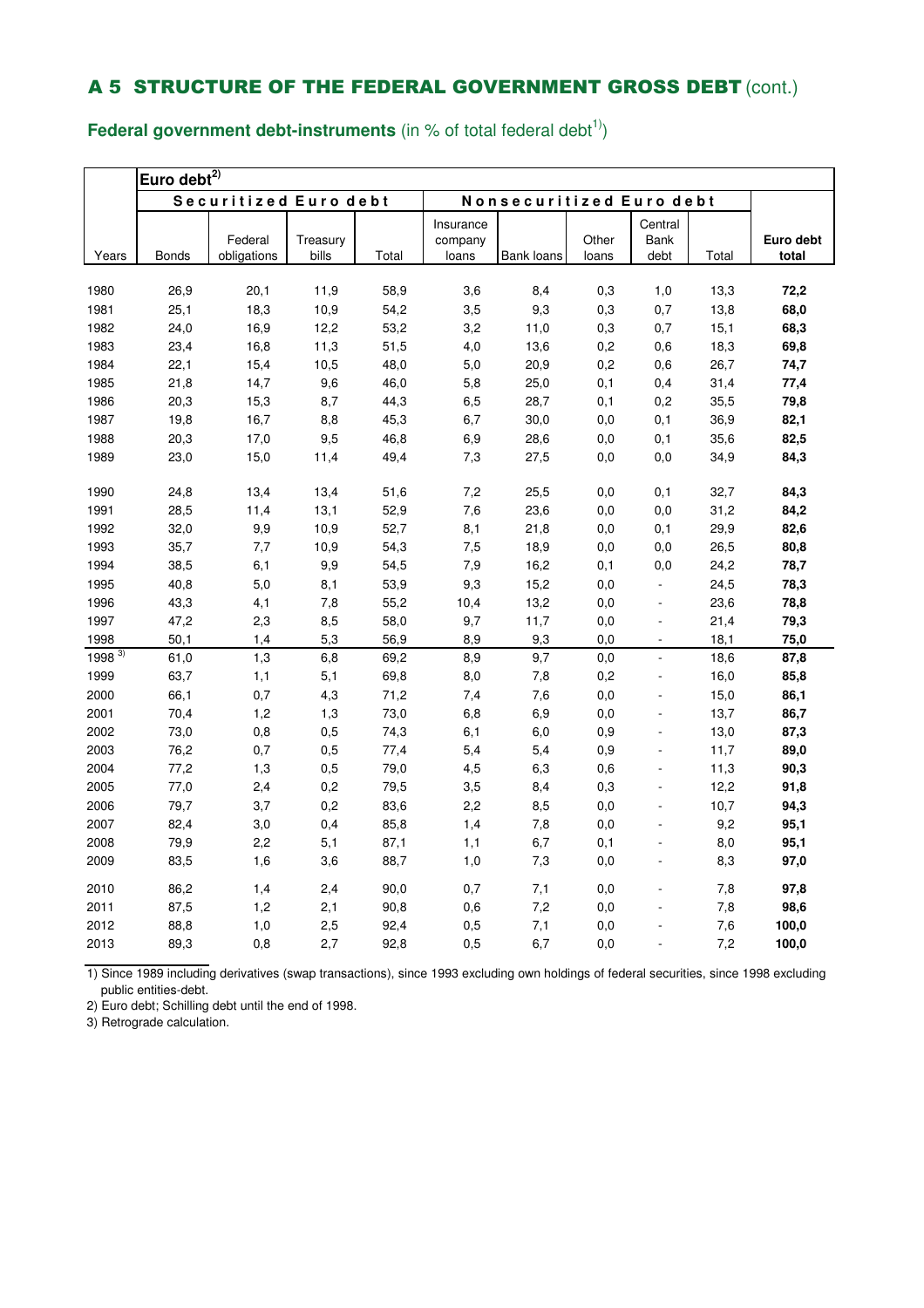**Federal government debt-instruments** (in % of total federal debt<sup>1)</sup>)

|              | Foreign currency debt <sup>2)</sup> |                     |              |             |               |                |
|--------------|-------------------------------------|---------------------|--------------|-------------|---------------|----------------|
|              |                                     | Securitized FC debt |              |             |               |                |
|              |                                     |                     |              |             |               |                |
|              |                                     | Private             |              |             |               |                |
| Years        | <b>Bonds</b>                        | placements          | Total        | Loans       | FC debt total | Debt total     |
|              |                                     |                     |              |             |               |                |
| 1980         | 5,4                                 | 9,3                 | 14,7         | 13,2        | 27,8          | 100,0          |
| 1981         | 5,7                                 | 9,8                 | 15,5         | 16,5        | 32,0          | 100,0          |
| 1982         | 5,4                                 | 9,9                 | 15,3         | 16,4        | 31,7          | 100,0          |
| 1983         | 5,7                                 | 9,2                 | 14,9         | 15,2        | 30,2          | 100,0<br>100,0 |
| 1984         | 6,0                                 | 7,1<br>5,9          | 13,2<br>13,3 | 12,2<br>9,3 | 25,3<br>22,6  |                |
| 1985         | 7,4<br>9,9                          | 3,5                 | 13,4         | 6,8         |               | 100,0          |
| 1986<br>1987 |                                     |                     |              |             | 20,2          | 100,0<br>100,0 |
|              | 10,7                                | 2,6                 | 13,3         | 4,6         | 17,9          |                |
| 1988         | 13,2                                | 2,0                 | 15,2         | 2,3         | 17,5          | 100,0          |
| 1989         | 13,3                                | 1,3                 | 14,6         | 1,1         | 15,7          | 100,0          |
| 1990         | 13,7                                | 1,1                 | 14,8         | 0,9         | 15,7          | 100,0          |
| 1991         | 13,5                                | 1,5                 | 15,0         | 0,9         | 15,8          | 100,0          |
| 1992         | 14,8                                | 1,2                 | 16,0         | 1,3         | 17,4          | 100,0          |
| 1993         | 17,2                                | 1,1                 | 18,3         | 0,9         | 19,2          | 100,0          |
| 1994         | 18,1                                | 0,8                 | 18,9         | 2,3         | 21,3          | 100,0          |
| 1995         | 18,8                                | 0,9                 | 19,7         | 2,0         | 21,7          | 100,0          |
| 1996         | 18,7                                | 0,9                 | 19,6         | 1,6         | 21,2          | 100,0          |
| 1997         | 18,5                                | 0,8                 | 19,3         | 1,4         | 20,7          | 100,0          |
| 1998         | 21,7                                | 2,0                 | 23,7         | 1,3         | 25,0          | 100,0          |
| $1998^{3}$   | 10,7                                | 0,6                 | 11,4         | 0,9         | 12,2          | 100,0          |
| 1999         | 12,5                                | 0,7                 | 13,2         | 1,1         | 14,2          | 100,0          |
| 2000         | 12,2                                | 0,7                 | 12,9         | 0,9         | 13,9          | 100,0          |
| 2001         | 11,8                                | 0,7                 | 12,5         | 0,8         | 13,3          | 100,0          |
| 2002         | 11,3                                | $_{0,6}$            | 11,9         | 0,8         | 12,7          | 100,0          |
| 2003         | 9,8                                 | 0,6                 | 10,3         | 0,6         | 11,0          | 100,0          |
| 2004         | 8,8                                 | 0,5                 | 9,3          | 0,4         | 9,7           | 100,0          |
| 2005         | 7,5                                 | 0,5                 | 8,0          | 0,3         | 8,2           | 100,0          |
| 2006         | 5,3                                 | 0,3                 | 5,6          | 0,2         | 5,7           | 100,0          |
| 2007         | 4,6                                 | 0,2                 | 4,9          | 0,1         | 4,9           | 100,0          |
| 2008         | 4,5                                 | 0,3                 | 4,8          | 0,1         | 4,9           | 100,0          |
| 2009         | 2,7                                 | 0,3                 | 3,0          |             | 3,0           | 100,0          |
| 2010         | 2,0                                 | 0,2                 | 2,2          |             | 2,2           | 100,0          |
| 2011         | 1,4                                 | 0,1                 | 1,4          |             | 1,4           | 100,0          |
| 2012         |                                     |                     |              |             |               | 100,0          |
| 2013         |                                     |                     |              |             |               | 100,0          |
|              |                                     |                     |              |             |               |                |

1) Since 1989 including derivatives (swap transactions), since 1993 excluding own holdings of federal securities, since 1998 excluding public entities-debt.

2) Foreign currency debt converted to Euro at mid-market exchange rates at year-end.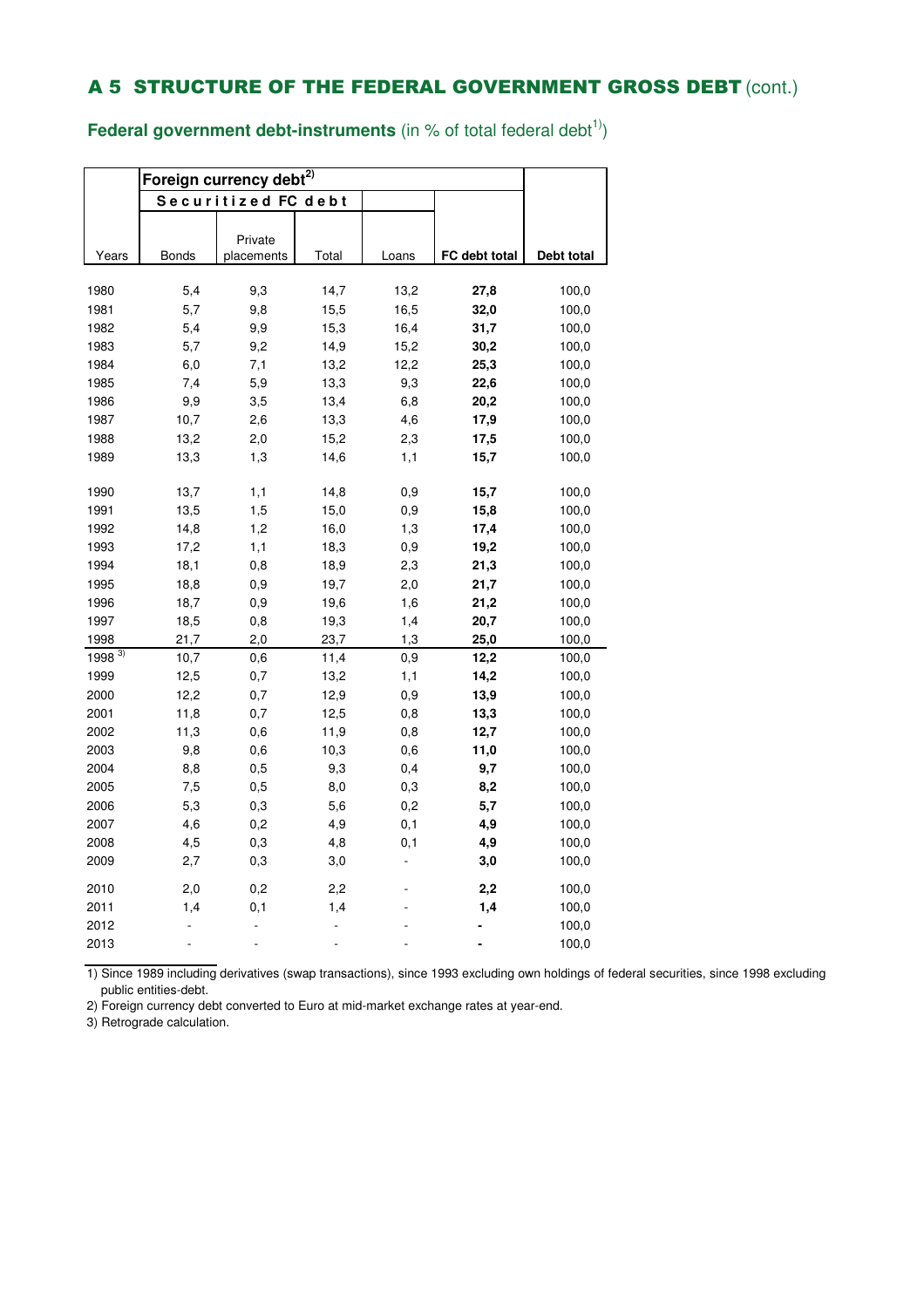|            | Euro debt <sup>2)</sup> |                       |          |       |                      |      |                          |                 |       |                 |  |
|------------|-------------------------|-----------------------|----------|-------|----------------------|------|--------------------------|-----------------|-------|-----------------|--|
|            |                         | Securitized Euro debt |          |       |                      |      | Nonsecuritized Euro debt |                 |       |                 |  |
|            |                         | Federal               | Treasury |       | Insurance<br>company |      |                          | Central<br>Bank |       |                 |  |
| Years      | <b>Bonds</b>            | obligations           | bills    | Total | loans                |      | Bank loans Other loans   | debt            | Total | Euro debt total |  |
| 1995       | 5,2                     | 2,9                   | 4,7      | 4,9   | 8,0                  | 7,2  | 6,9                      |                 | 7,5   | 5,7             |  |
| 1996       | 4,9                     | 2,7                   | 6,0      | 4,9   | 7,8                  | 6,9  | 6,4                      |                 | 7,3   | 5,6             |  |
| 1997       | 5,0                     | 3,1                   | 4,9      | 4,9   | 7,1                  | 6,1  | 5,9                      |                 | 6,6   | 5,4             |  |
| 1998       | 5,1                     | 4,9                   | 4,1      | 5,0   | 6,4                  | 6,6  | 0,4                      |                 | 6,5   | 5,4             |  |
| $1998^{3}$ | 5,7                     | 6,9                   | 4,1      | 5,6   | 6,4                  | 7,3  | 0,4                      |                 | 6,9   | 5,9             |  |
| 1999       | 6,1                     | 5,0                   | 5,0      | 6,0   | 5,8                  | 7,2  | 0,2                      |                 | 6,4   | 6,1             |  |
| 2000       | 6,1                     | 4,6                   | 3,1      | 6,0   | 5,1                  | 6,5  | 4,5                      |                 | 5,8   | 5,9             |  |
| 2001       | 5,8                     | 5,4                   | 2,1      | 5,8   | 4,4                  | 5,8  | 4,1                      |                 | 5,1   | 5,7             |  |
| 2002       | 5,7                     | 6,9                   | 12,4     | 5,8   | 3,7                  | 5,8  | 0,8                      |                 | 4,5   | 5,6             |  |
| 2003       | 6,5                     | 8,8                   | 7,0      | 6,5   | 3,2                  | 5,4  | 1,2                      |                 | 4,1   | 6,2             |  |
| 2004       | 6,8                     | 7,5                   | 5,8      | 6,8   | 2,6                  | 7,9  | 1,1                      |                 | 5,5   | 6,7             |  |
| 2005       | 7,3                     | 10,0                  | 12,5     | 7,4   | 2,3                  | 15,5 | 0,8                      |                 | 11,4  | 7,9             |  |
| 2006       | 7,6                     | 6,1                   | 25,5     | 7,6   | 2,5                  | 17,9 | 0,6                      |                 | 14,7  | 8,4             |  |
| 2007       | 8,6                     | 6,6                   | 24,5     | 8,6   | 2,6                  | 19,5 | 2,3                      |                 | 16,9  | 9,4             |  |
| 2008       | 7,9                     | 7,1                   | 6,3      | 7,8   | 4,5                  | 20,2 | 0,1                      |                 | 17,7  | 8,6             |  |
| 2009       | 7,8                     | 8,4                   | 4,3      | 7,7   | 7,8                  | 19,7 | 0,2                      |                 | 18,2  | 8,6             |  |
| 2010       | 7,6                     | 7,6                   | 4,4      | 7,5   | 9,6                  | 19,5 | 0,4                      |                 | 18,6  | 8,4             |  |
| 2011       | 7,4                     | 7,5                   | 4,5      | 7,3   | 10,9                 | 19,7 | 0,1                      |                 | 19,0  | 8,2             |  |
| 2012       | 7,9                     | 7,4                   | 3,0      | 7,7   | 10,6                 | 18,5 | 10,0                     |                 | 17,9  | 8,5             |  |
| 2013       | 8,1                     | 7,9                   | 2,8      | 7,9   | 9,8                  | 18,5 | 9,2                      |                 | 18,0  | 8,6             |  |

# **Remaining maturity of the federal government debt1)** (years)

## **Average nominal interest rates of the federal government debt1)** (%)

|            | Euro debt $^{27}$ |                        |                   |       |                               |                          |                        |                         |       |                 |
|------------|-------------------|------------------------|-------------------|-------|-------------------------------|--------------------------|------------------------|-------------------------|-------|-----------------|
|            |                   | Securitized Euro debt  |                   |       |                               | Nonsecuritized Euro debt |                        |                         |       |                 |
| Years      | <b>Bonds</b>      | Federal<br>obligations | Treasury<br>bills | Total | Insurance<br>company<br>loans |                          | Bank loans Other loans | Central<br>Bank<br>debt | Total | Euro debt total |
| 1995       | 7,1               | 6,9                    | 4,7               | 6,7   | 7,6                           | 7,1                      | 0,0                    |                         | 7,3   | 6,9             |
| 1996       | 6,8               | 6,9                    | 3,7               | 6,4   | 7,2                           | 6,7                      | 0,1                    |                         | 6,9   | 6,5             |
| 1997       | 6,5               | 6,9                    | 3,9               | 6,2   | 6,9                           | 6,3                      | 0,1                    |                         | 6,6   | 6,3             |
| 1998       | 6,2               | 6,8                    | 3,7               | 6,0   | 6,8                           | 6,0                      | 2,8                    |                         | 6,4   | 6,1             |
| $1998^{3}$ | 6,1               | 4,8                    | 3,7               | 5,8   | 6,8                           | 6,0                      | 2,8                    | L.                      | 6,4   | 5,9             |
| 1999       | 5,6               | 6,8                    | 3,6               | 5,5   | 6,7                           | 6,1                      | 2,6                    |                         | 6,4   | 5,6             |
| 2000       | 5,5               | 7,0                    | 4,8               | 5,5   | 6,7                           | 6,3                      | 0,1                    |                         | 6,5   | 5,7             |
| 2001       | 5,3               | 6,2                    | 3,7               | 5,3   | 6,6                           | 6,2                      | 0,1                    |                         | 6,4   | 5,5             |
| 2002       | 5,2               | 6,2                    | 2,5               | 5,2   | 6,6                           | 5,9                      | 2,9                    |                         | 6,1   | 5,3             |
| 2003       | 4,9               | 6,4                    | 2,2               | 4,9   | 6,6                           | 5,8                      | 2,2                    |                         | 5,9   | 5,1             |
| 2004       | 4,9               | 4,8                    | 2,5               | 4,8   | 6,7                           | 5,5                      | 2,2                    |                         | 5,8   | 5,0             |
| 2005       | 4,7               | 4,1                    | 2,2               | 4,7   | 6,7                           | 4,7                      | 2,5                    |                         | 5,2   | 4,8             |
| 2006       | 4,6               | 3,2                    | 3,2               | 4,5   | 6,7                           | 4,5                      | 3,4                    |                         | 4,9   | 4,5             |
| 2007       | 4,4               | 3,7                    | 4,2               | 4,4   | 6,6                           | 4,4                      | 2,4                    |                         | 4,7   | 4,4             |
| 2008       | 4,4               | 3,7                    | 2,8               | 4,3   | 6,3                           | 4,2                      | 1,8                    |                         | 4,5   | 4,3             |
| 2009       | 4,3               | 3,9                    | 1,0               | 4,2   | 5,5                           | 4,1                      | 0,9                    |                         | 4,3   | 4,2             |
| 2010       | 4,2               | 3,9                    | 0,8               | 4,1   | 5,0                           | 4,1                      | 0,7                    |                         | 4,1   | 4,1             |
| 2011       | 4,1               | 3,7                    | 1,3               | 4,1   | 4,5                           | 4,0                      | 0,5                    |                         | 4,1   | 4,1             |
| 2012       | 4,0               | 3,7                    | 0,1               | 3,9   | 4,4                           | 3,8                      | 2,6                    |                         | 3,9   | 3,9             |
| 2013       | 3,8               | 3,7                    | 0,1               | 3,7   | 4,4                           | 3,9                      | 2,5                    |                         | 3,9   | 3,7             |

1) Since 1989 including derivatives (swap transactions), since 1993 excluding own holdings of federal securities, since 1998 excluding public entities-debt.

2) Euro debt; Schilling debt until the end of 1998.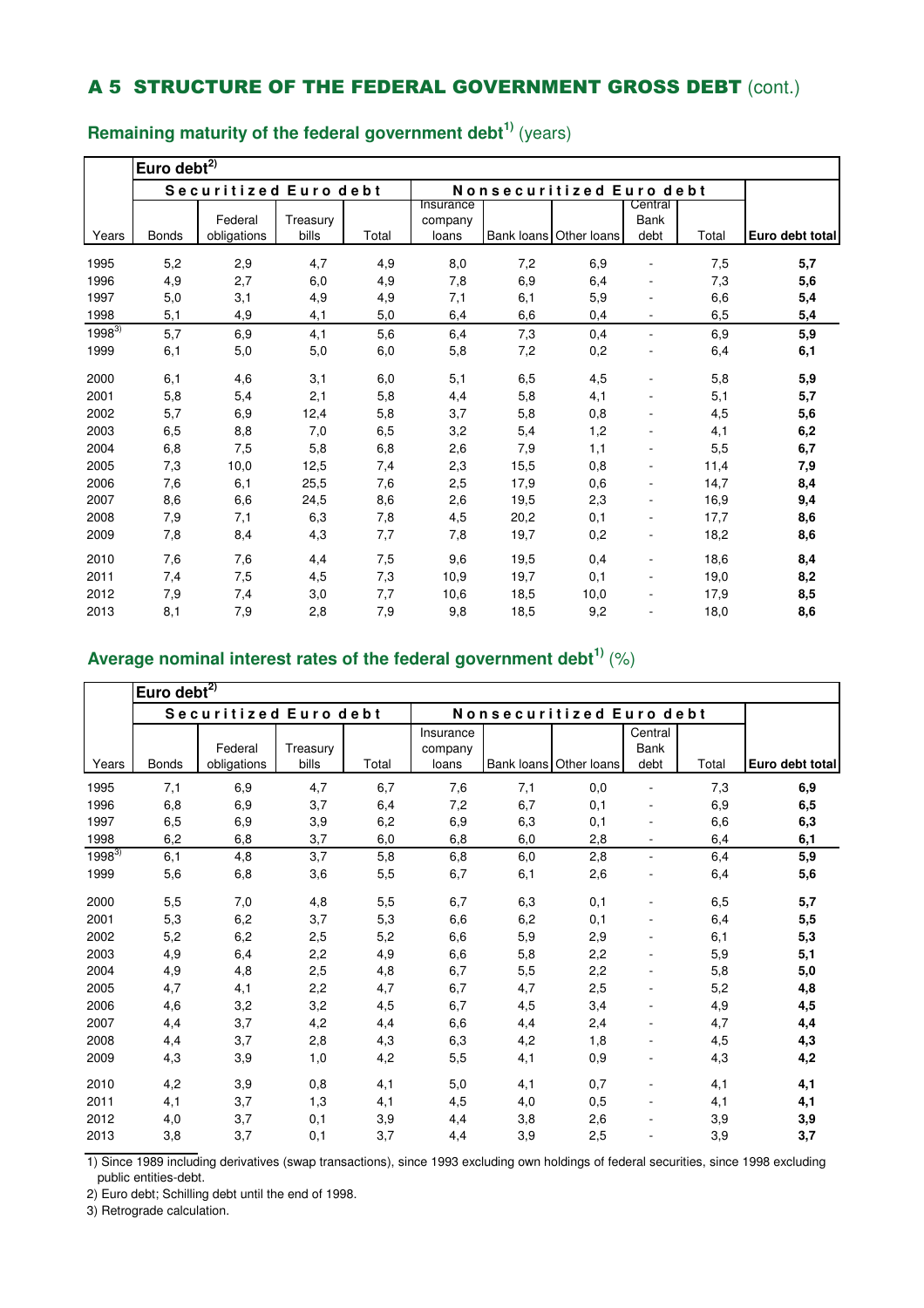|            |              | Foreign currency debt <sup>2)</sup><br>Securitized FC debt |       |       |               |            |
|------------|--------------|------------------------------------------------------------|-------|-------|---------------|------------|
| Years      | <b>Bonds</b> | Private<br>placements                                      | Total | Loans | FC debt total | Debt total |
|            |              |                                                            |       |       |               |            |
| 1995       | 7,6          | 6,4                                                        | 7,6   | 12,8  | 8,1           | 6,2        |
| 1996       | 7,3          | 8,0                                                        | 7,3   | 14,5  | 7,9           | 6,1        |
| 1997       | 7,2          | 8,2                                                        | 7,3   | 13,8  | 7,7           | 5,9        |
| 1998       | 6,6          | 8,8                                                        | 6,8   | 13,0  | 7,1           | 5,8        |
| $1998^{3}$ | 4,7          | 8,9                                                        | 4,9   | 7,5   | 5,1           | 5,8        |
| 1999       | 4,4          | 8,4                                                        | 4,6   | 6,7   | 4,8           | 5,9        |
| 2000       | 4,4          | 8,1                                                        | 4,6   | 5,9   | 4,7           | 5,8        |
| 2001       | 4,5          | 7,5                                                        | 4,7   | 4,9   | 4,7           | 5,5        |
| 2002       | 4,5          | 6,4                                                        | 4,6   | 3,9   | 4,5           | 5,5        |
| 2003       | 4,2          | 5,4                                                        | 4,3   | 2,7   | 4,2           | 5,9        |
| 2004       | 4,1          | 4,3                                                        | 4,1   | 2,7   | 4,0           | 6,4        |
| 2005       | 3,6          | 3,3                                                        | 3,5   | 2,7   | 3,5           | 7,6        |
| 2006       | 3,6          | 4,2                                                        | 3,6   | 2,3   | 3,5           | 8,1        |
| 2007       | 2,8          | 3,2                                                        | 2,9   | 3,6   | 2,9           | 9,1        |
| 2008       | 2,2          | 2,2                                                        | 2,2   | 0,1   | 2,1           | 8,3        |
| 2009       | 2,6          | 1,2                                                        | 2,5   |       | 2,5           | 8,4        |
| 2010       | 2,7          | 0,7                                                        | 2,5   |       | 2,5           | 8,3        |
| 2011       | 1,6          | 0,7                                                        | 1,5   |       | 1,5           | 8,1        |
| 2012       |              |                                                            |       |       |               | 8,5        |
| 2013       |              |                                                            |       |       |               | 8,6        |

**Remaining maturity of the federal government debt1)** (years)

## **Average nominal interest rates of the federal government debt1)** (%)

|            |              | Securitized FC debt   |       |       |               |            |
|------------|--------------|-----------------------|-------|-------|---------------|------------|
| Years      | <b>Bonds</b> | Private<br>placements | Total | Loans | FC debt total | Debt total |
| 1995       | 5,1          | 3,9                   | 5,1   | 4,3   | 5,0           | 6,5        |
| 1996       | 5,2          | 3,8                   | 5,1   | 4,6   | 5,1           | 6,2        |
| 1997       | 5,2          | 3,6                   | 5,1   | 4,5   | 5,1           | 6,0        |
| 1998       | 4,9          | 3,0                   | 4,7   | 4,4   | 4,7           | 5,7        |
| $1998^{3}$ | 4,4          | 3,0                   | 4,4   | 3,5   | 4,3           | 5,7        |
| 1999       | 4,3          | 3,1                   | 4,2   | 3,3   | 4,2           | 5,4        |
| 2000       | 4,0          | 3,0                   | 3,9   | 3,3   | 3,9           | 5,4        |
| 2001       | 3,6          | 2,6                   | 3,5   | 3,2   | 3,5           | 5,2        |
| 2002       | 3,3          | 1,9                   | 3,2   | 3,2   | 3,2           | 5,0        |
| 2003       | 2,9          | 1,6                   | 2,8   | 2,8   | 2,8           | 4,8        |
| 2004       | 2,8          | 2,6                   | 2,8   | 4,4   | 2,8           | 4,8        |
| 2005       | 2,6          | 2,8                   | 2,6   | 4,2   | 2,6           | 4,6        |
| 2006       | 2,5          | 2,5                   | 2,5   | 4,3   | 2,6           | 4,4        |
| 2007       | 2,5          | 2,5                   | 2,5   | 3,8   | 2,5           | 4,3        |
| 2008       | 2,6          | 2,6                   | 2,6   | 3,8   | 2,7           | 4,2        |
| 2009       | 2,6          | 2,6                   | 2,6   |       | 2,6           | 4,1        |
| 2010       | 3,1          | 3,3                   | 3,1   |       | 3,1           | 4,1        |
| 2011       | 3,2          | 3,2                   | 3,2   |       | 3,2           | 4,1        |
| 2012       |              |                       |       |       |               | 3,9        |
| 2013       |              |                       |       |       |               | 3,7        |

1) Since 1989 including derivatives (swap transactions), since 1993 excluding own holdings of federal securities, since 1998 excluding public entities-debt.

2) Foreign currency debt converted to Euro at mid-market exchange rates at year-end.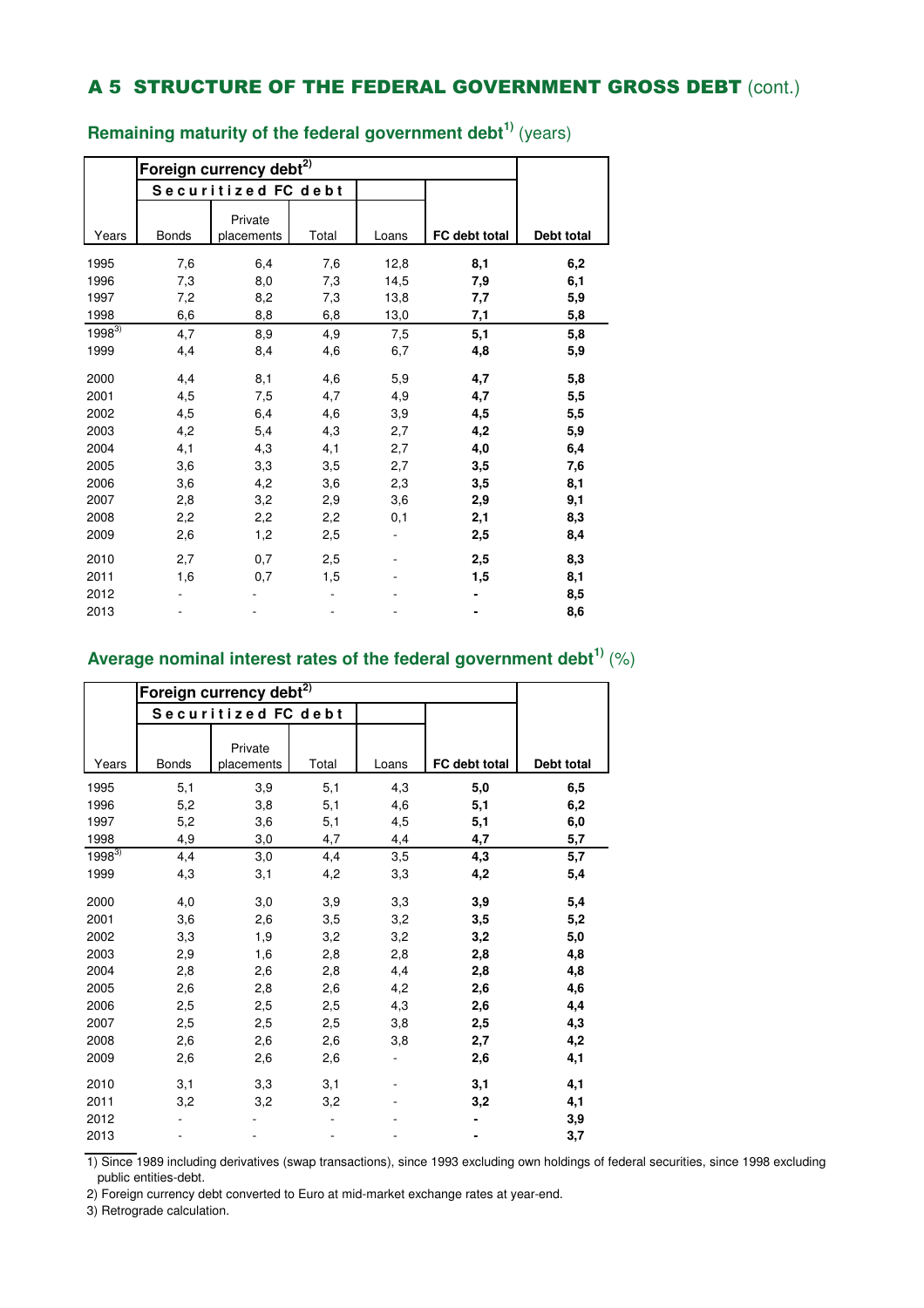### A 6 FEDERAL FOREIGN CURRENCY DEBT

# **Amount outstanding and ratios of the foreign currency debt by currency1)** (in EUR million)

|            | <b>USD</b>     |                | D E M  |                          | CHF    |       | N L G  |                | <b>JPY</b> |       | <b>FRF</b> |       | <b>XEU</b> |       | <b>BEF</b> |       |
|------------|----------------|----------------|--------|--------------------------|--------|-------|--------|----------------|------------|-------|------------|-------|------------|-------|------------|-------|
|            | <b>EUR</b>     |                | in EUR |                          | in EUR |       | in EUR |                | in EUR     |       | in EUR     |       | in EUR     |       | <b>EUR</b> |       |
| Years      | m.             | ratio          | m.     | ratio                    | m.     | ratio | m.     | ratio          | m.         | ratio | m.         | ratio | m.         | ratio | m.         | ratio |
| 1980       | 267            | 5,1            | 2.136  | 40,5                     | 2.435  | 46,1  | 327    | 6,2            | 89         | 1,7   |            |       |            |       | 24         | 0,5   |
| 1981       | 301            | 4,4            | 2.048  | 29,8                     | 3.872  | 56,3  | 315    | 4,6            | 314        | 4,6   |            |       |            |       | 23         | 0,3   |
| 1982       | 189            | 2,4            | 2.579  | 32,8                     | 4.477  | 56,9  | 304    | 3,9            | 325        | 4,1   |            |       |            |       |            |       |
| 1983       | 208            | 2,3            | 2.831  | 31,0                     | 5.069  | 55,5  | 520    | 5,7            | 499        | 5,5   |            |       |            |       |            |       |
| 1984       | 144            | 1,7            | 2.800  | 32,4                     | 4.465  | 51,6  | 707    | 8,2            | 529        | 6,1   |            |       |            |       |            |       |
| 1985       | 104            | 1,2            | 3.218  | 37,3                     | 3.815  | 44,2  | 760    | 8,8            | 730        | 8,5   |            |       |            |       |            |       |
| 1986       | 76             | 0,8            | 3.546  | 39,2                     | 3.420  | 37,8  | 874    | 9,7            | 1.139      | 12,6  |            |       |            |       |            |       |
| 1987       | 56             | 0,6            | 3.174  | 35,0                     | 3.749  | 41,4  | 600    | 6,6            | 1.486      | 16,4  |            |       |            |       |            |       |
| 1988       | 38             | 0,4            | 3.479  | 36,6                     | 3.282  | 34,5  | 491    | 5,2            | 2.215      | 23,3  |            |       |            |       |            |       |
| 1989       | 34             | 0,4            | 3.690  | 40,3                     | 2.851  | 31,2  | 478    | 5,2            | 2.093      | 22,9  |            |       |            |       |            |       |
| 1990       | 8              | 0,1            | 3.440  | 35,0                     | 3.503  | 35,6  | 479    | 4,9            | 2.407      | 24,5  |            |       |            |       |            |       |
| 1991       | 84             | 0,8            | 3.039  | 28,2                     | 4.237  | 39,3  | 479    | 4,4            | 2.950      | 27,3  |            |       |            |       |            |       |
| 1992       | 6              | 0,0            | 3.653  | 29,2                     | 5.048  | 40,3  | 341    | 2,7            | 3.461      | 27,7  |            |       |            |       |            |       |
| 1993       | 6              | 0,0            | 3.879  | 25,1                     | 5.484  | 35,5  | 798    | 5,2            | 5.302      | 34,3  |            |       |            |       |            |       |
| 1994       | 4              | 0,0            | 5.066  | 26,7                     | 6.749  | 35,6  | 903    | 4,8            | 6.242      | 32,9  |            |       |            |       |            |       |
| 1995       | 2              | 0,0            | 5.921  | 27,5                     | 7.947  | 36,9  | 822    | 3,8            | 6.866      | 31,8  |            |       |            |       |            |       |
| 1996       | 2              | 0,0            | 6.378  | 29,6                     | 7.352  | 34,1  | 1.503  | 7,0            | 6.311      | 29,3  |            |       |            |       |            |       |
| 1997       | 0              | 0,0            | 6.163  | 27,8                     | 6.741  | 30,4  | 1.952  | 8,8            | 6.538      | 29,5  | 765        | 3,5   |            |       |            |       |
| 1998       | $\overline{a}$ | $\blacksquare$ | 8.496  | 29,7                     | 7.210  | 25,2  | 2.520  | 8,8            | 6.483      | 22,7  | 1.219      | 4,3   | 2.658      | 9,3   |            |       |
| $1998^{2}$ |                |                |        | $\overline{\phantom{a}}$ | 7.210  | 52,8  |        | ÷,             | 6.453      | 47,2  |            |       |            |       |            |       |
| 1999       |                |                |        | $\overline{\phantom{a}}$ | 7.479  | 44,6  |        | $\blacksquare$ | 9.299      | 55,4  |            |       |            |       |            |       |
| 2000       |                |                |        | ä,                       | 7.836  | 46,9  |        | Ĭ.             | 8.886      | 53,1  |            |       |            |       |            |       |
| 2001       |                |                |        | ÷,                       | 8.049  | 49,7  |        | ÷,             | 8.144      | 50,3  |            |       |            |       |            |       |
| 2002       |                |                |        | ٠                        | 8.602  | 54,8  |        | Ĭ.             | 7.103      | 45,2  |            |       |            |       |            |       |
| 2003       |                |                |        | Ĭ.                       | 8.341  | 60,0  |        | Ĭ.             | 5.558      | 40,0  |            |       |            |       |            |       |
| 2004       |                |                |        | ä,                       | 7.800  | 59,5  |        | ä,             | 5.312      | 40,5  |            |       |            |       |            |       |
| 2005       |                |                |        | ÷,                       | 7.196  | 61,8  |        | ÷,             | 4.439      | 38,2  |            |       |            |       |            |       |
| 2006       |                |                |        | L,                       | 4.737  | 56,9  |        | ÷,             | 3.581      | 43,1  |            |       |            |       |            |       |
| 2007       |                |                |        | ÷,                       | 4.225  | 57,9  |        | ÷,             | 3.069      | 42,1  |            |       |            |       |            |       |
| 2008       |                |                |        | ٠                        | 4.546  | 57,8  |        | ÷,             | 3.323      | 42,2  |            |       |            |       |            |       |
| 2009       |                |                |        | ÷,                       | 2.933  | 57,6  |        | ÷,             | 2.159      | 42,4  |            |       |            |       |            |       |
| 2010       |                |                |        |                          | 2.476  | 64,2  |        |                | 1.380      | 35,8  |            |       |            |       |            |       |
| 2011       |                |                |        |                          | 2.155  | 82,1  |        |                | 470        | 17,9  |            |       |            |       |            |       |
| 2012       |                |                |        |                          |        |       |        |                |            |       |            |       |            |       |            |       |
| 2013       |                |                |        |                          |        |       |        |                |            |       |            |       |            |       |            |       |

1) Foreign currency debt; excluding own holdings of federal securities, since 1982 including derivatives (cross-currency-swaps). 2) Retrograde calculation.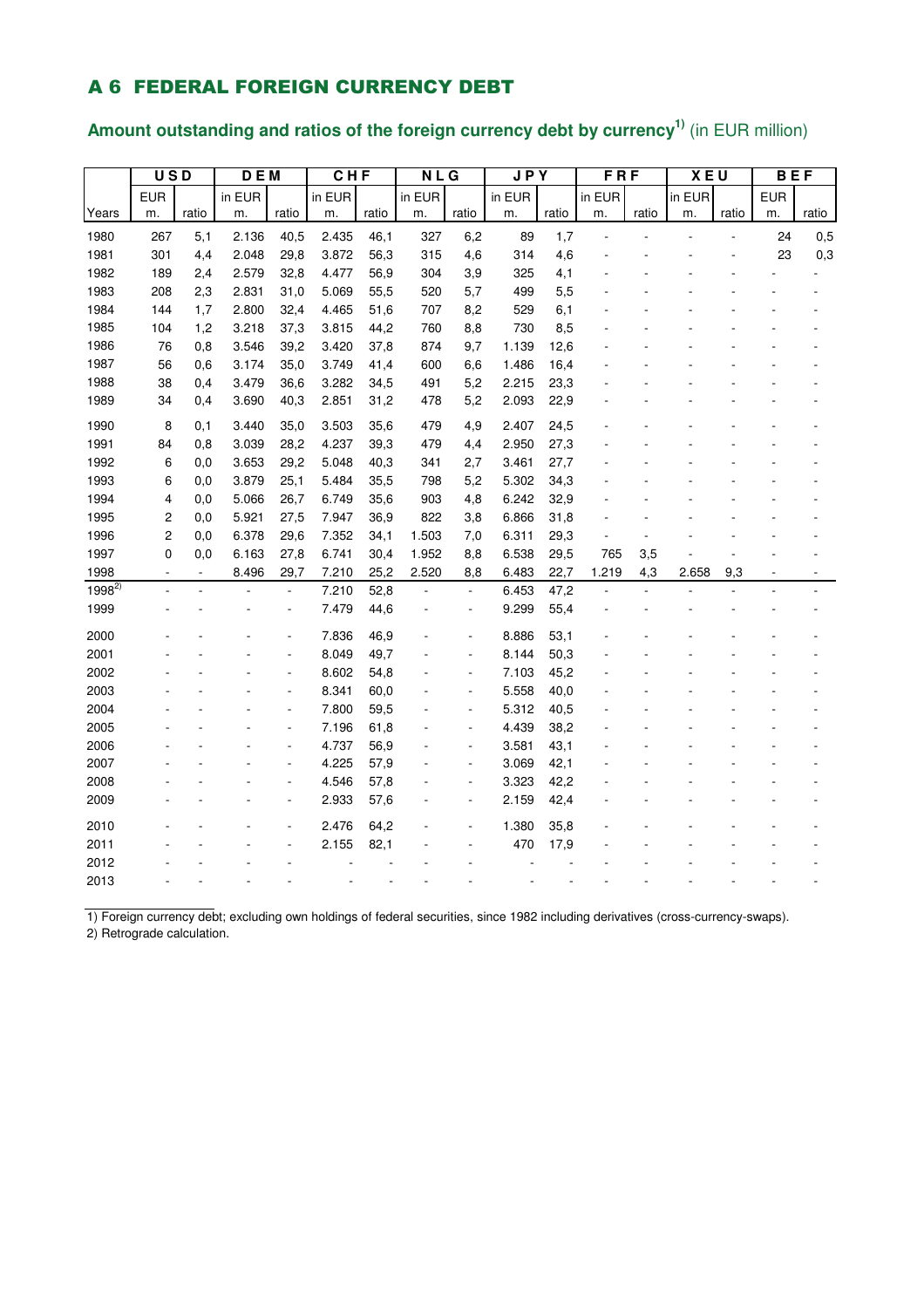## A 6 FEDERAL FOREIGN CURRENCY DEBT (cont.)

#### **Level and development of the foreign currency debt (pre-swaps) by currency1)** (in million foreign currency)

Level at the Level at the Level at the Level at the Level at the Level at the Level at the Level at the Level at the Level at the Level at the Level at the Level at the Level at the Level at the Level at the Level at the L  $2004$  beginning of the year<sup>2)</sup> cash-in<sup>3)</sup> cash-out<sup>3)</sup> end of the year end of the year in FC m. in FC m. in FC m. in FC m. in % in FC m. USD 10.033,2 4.273,1 1.163,5 3.109,6 31,0 13.142,8 CHF 4.800,0 400,0 0,0 400,0 8,3 5.200,0 JPY 381.300,0 0,0 97.000,0 -97.000,0 -25,4 284.300,0 GBP 450,0 100,6 450,0 -349,4 -77,6 100,6 CAD 0,0 400,0 0,0 400,0 . 400,0 AUD 0,0 500,0 0,0 500,0 . 500,0 ZAR 300,0 400,0 0,0 400,0 133,3 700,0 NOK 400,0 0,0 0,0 0,0 0,0 400,0 HUF 13.000,0 21.000,0 0,0 21.000,0 161,5 34.000,0 SKK 0,0 500,0 0,0 500,0 . 500,0 BRL 0,0 1.213,8 0,0 1.213,8 . 1.213,8 net change

|            | Level at the                        |            |                        |             |         | Level at the    |
|------------|-------------------------------------|------------|------------------------|-------------|---------|-----------------|
| 2005       | beginning of the year <sup>2)</sup> | $cash-in3$ | cash-out <sup>3)</sup> | net change  |         | end of the year |
|            | in FC m.                            | in FC m.   | in FC m.               | in FC m.    | in $%$  | in FC m.        |
| <b>USD</b> | 13.142,8                            | 1.915,4    | 1.263,5                | 651,9       | 5,0     | 13.794,7        |
| <b>CHF</b> | 5.200,0                             | 0,0        | 600,0                  | $-600,0$    | $-11,5$ | 4.600,0         |
| <b>JPY</b> | 284.300,0                           | 0,0        | 80.000,0               | $-80.000,0$ | $-28,1$ | 204.300,0       |
| <b>GBP</b> | 100,6                               | 0,0        | 0,0                    | 0,0         | 0,0     | 100,6           |
| CAD        | 400,0                               | 548,4      | 298,4                  | 250,0       | 62,5    | 650,0           |
| <b>AUD</b> | 500,0                               | 100,0      | 0,0                    | 100,0       | 20,0    | 600,0           |
| <b>ZAR</b> | 700,0                               | 0,0        | 0,0                    | 0,0         | 0,0     | 700,0           |
| <b>NOK</b> | 400,0                               | 0,0        | 0,0                    | 0,0         | 0,0     | 400,0           |
| <b>HUF</b> | 34.000,0                            | 4.000,0    | 0,0                    | 4.000,0     | 11,8    | 38.000,0        |
| <b>SKK</b> | 500,0                               | 0,0        | 0,0                    | 0,0         | 0,0     | 500,0           |
| <b>BRL</b> | 1.213,8                             | 1.012,5    | 416,9                  | 595.6       | 49,1    | 1.809,4         |
| <b>TRY</b> | 0,0                                 | 300,0      | 0,0                    | 300,0       | ٠       | 300,0           |
| <b>ISK</b> | 0,0                                 | 20.000,0   | 0,0                    | 20.000,0    |         | 20.000,0        |
| <b>NZD</b> | 0,0                                 | 250,0      | 0,0                    | 250,0       |         | 250,0           |
| <b>MXN</b> | 0,0                                 | 500,0      | 0,0                    | 500,0       |         | 500,0           |

|            | Level at the                        |            |                        |             |         | Level at the    |
|------------|-------------------------------------|------------|------------------------|-------------|---------|-----------------|
| 2006       | beginning of the year <sup>2)</sup> | $cash-in3$ | cash-out <sup>3)</sup> | net change  |         | end of the year |
|            | in FC m.                            | in FC m.   | in FC m.               | in FC m.    | in $%$  | in FC m.        |
| <b>USD</b> | 13.794,7                            | 3.577,0    | 2.890,2                | 686,8       | 5,0     | 14.481,5        |
| <b>CHF</b> | 4.600,0                             | 0,0        | 2.550,0                | $-2.550,0$  | $-55,4$ | 2.050,0         |
| <b>JPY</b> | 204.300,0                           | 0,0        | 10.000,0               | $-10.000,0$ | $-4,9$  | 194.300,0       |
| <b>GBP</b> | 100,6                               | 0,0        | 0,0                    | 0,0         | 0,0     | 100,6           |
| CAD        | 650,0                               | 0,0        | 0,0                    | 0,0         | 0,0     | 650,0           |
| <b>AUD</b> | 600,0                               | 0,0        | 0,0                    | 0,0         | 0,0     | 600,0           |
| ZAR        | 700,0                               | 0,0        | 300,0                  | $-300,0$    | $-42,9$ | 400,0           |
| <b>NOK</b> | 400,0                               | 0,0        | 0,0                    | 0,0         | 0,0     | 400,0           |
| <b>HUF</b> | 38.000,0                            | 0,0        | 0,0                    | 0,0         | 0,0     | 38.000,0        |
| <b>SKK</b> | 500,0                               | 0,0        | 0,0                    | 0,0         | 0,0     | 500,0           |
| <b>BRL</b> | 1.809,4                             | 1.574,8    | 150,5                  | 1.424,3     | 78,7    | 3.233,7         |
| <b>TRY</b> | 300,0                               | 525,0      | 150,0                  | 375,0       | 125,0   | 675,0           |
| <b>ISK</b> | 20.000,0                            | 3.000,0    | 20.000,0               | $-17.000,0$ | $-85,0$ | 3.000,0         |
| <b>NZD</b> | 250,0                               | 70,0       | 0,0                    | 70,0        | 28,0    | 320,0           |
| <b>MXN</b> | 500,0                               | 0,0        | 0,0                    | 0,0         | 0,0     | 500,0           |
| <b>RON</b> | 0,0                                 | 100,0      | 0,0                    | 100,0       |         | 100,0           |

1) Including own holdings of federal securities.

2) Non euro-debt excluding public entities debt.

3) Including changes in receivables for public entities and conversions.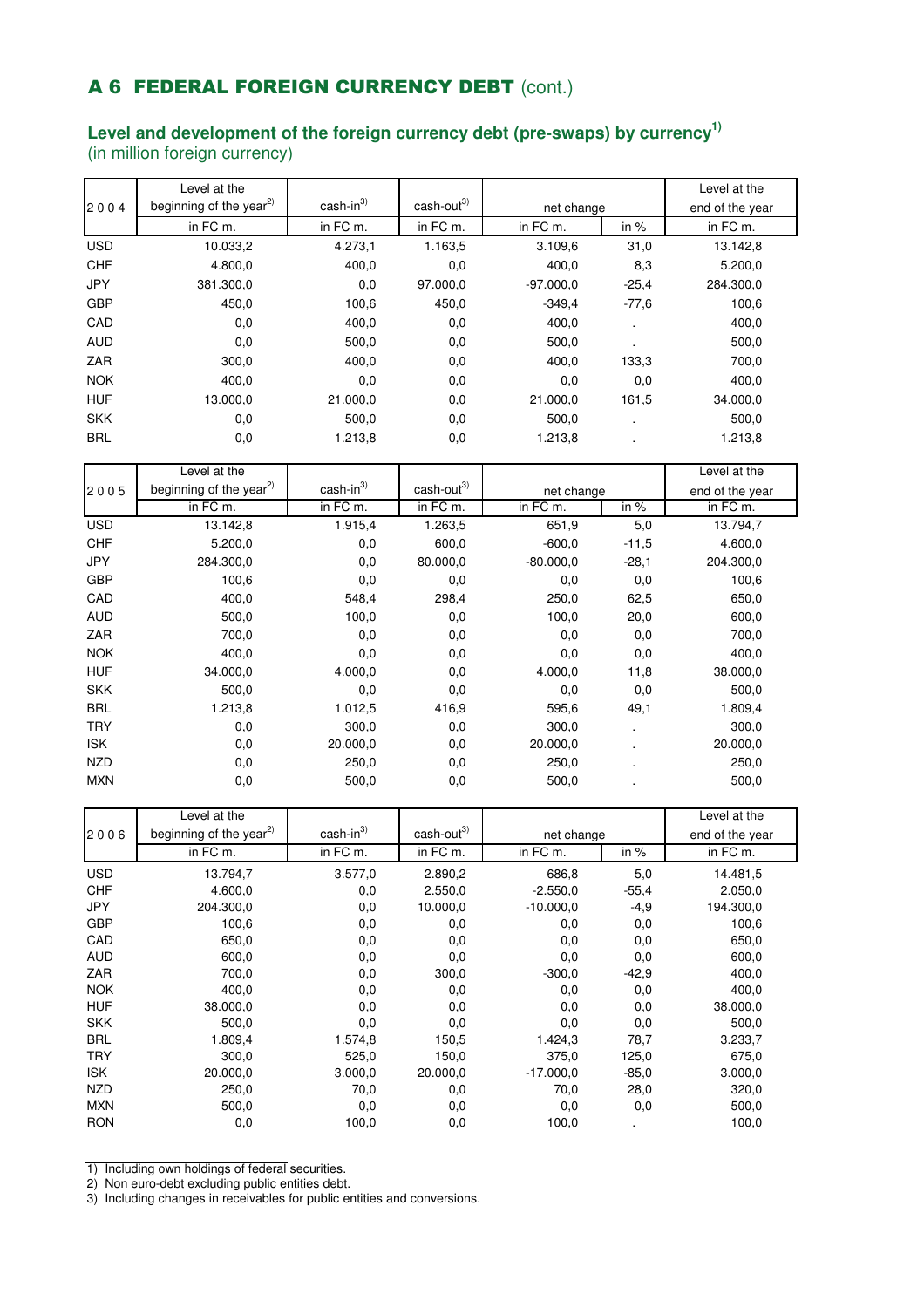# A 6 FEDERAL FOREIGN CURRENCY DEBT (cont.)

### **Level and development of the foreign currency debt (pre-swaps) by currency1)** (in million foreign currency)

|            | Level at the                        |            |                        |             |          | Level at the    |
|------------|-------------------------------------|------------|------------------------|-------------|----------|-----------------|
| 2007       | beginning of the year <sup>2)</sup> | $cash-in3$ | cash-out <sup>3)</sup> | net change  |          | end of the year |
|            | in FC m.                            | in FC m.   | in FC m.               | in FC m.    | in $%$   | in FC m.        |
| <b>USD</b> | 14.481,5                            | 1.983,2    | 3.346,0                | $-1.362.8$  | $-9,4$   | 13.118,7        |
| <b>CHF</b> | 2.050,0                             | 0,0        | 200,0                  | $-200,0$    | $-9,8$   | 1.850,0         |
| JPY        | 194.300,0                           | 0,0        | 55.000,0               | $-55.000,0$ | $-28,3$  | 139.300,0       |
| <b>GBP</b> | 100,6                               | 0,0        | 0,0                    | 0,0         | 0,0      | 100,6           |
| CAD        | 650,0                               | 0,0        | 0,0                    | 0,0         | 0,0      | 650,0           |
| <b>AUD</b> | 600,0                               | 0,0        | 0,0                    | 0,0         | 0,0      | 600,0           |
| ZAR        | 400,0                               | 0,0        | 0,0                    | 0,0         | 0,0      | 400,0           |
| <b>NOK</b> | 400,0                               | 0,0        | 400,0                  | $-400,0$    | $-100,0$ | 0,0             |
| <b>HUF</b> | 38.000,0                            | 0,0        | 38.000,0               | $-38.000,0$ | $-100,0$ | 0,0             |
| <b>SKK</b> | 500,0                               | 0,0        | 0,0                    | 0,0         | 0,0      | 500,0           |
| <b>BRL</b> | 3.233,7                             | 450,3      | 1.573,2                | $-1.122.9$  | $-34,7$  | 2.110,8         |
| <b>TRY</b> | 675,0                               | 1.219,5    | 325,0                  | 894,5       | 132,5    | 1.569,5         |
| <b>ISK</b> | 3.000,0                             | 26.500,0   | 0,0                    | 26.500,0    | 883,3    | 29.500,0        |
| <b>NZD</b> | 320,0                               | 0,0        | 0,0                    | 0,0         | 0,0      | 320,0           |
| <b>MXN</b> | 500,0                               | 0,0        | 0,0                    | 0,0         | 0,0      | 500,0           |
| <b>RON</b> | 100,0                               | 0,0        | 0,0                    | 0,0         | 0,0      | 100,0           |

|            | Level at the                        |            |                        |             |          | Level at the    |
|------------|-------------------------------------|------------|------------------------|-------------|----------|-----------------|
| 2008       | beginning of the year <sup>2)</sup> | $cash-in3$ | $\text{cash-out}^{3)}$ | net change  |          | end of the year |
|            | in FC m.                            | in FC m.   | in FC m.               | in FC m.    | in $%$   | in FC m.        |
| <b>USD</b> | 13.118,7                            | 7.334,6    | 1.783,2                | 5.551,4     | 42,3     | 18.670,1        |
| <b>CHF</b> | 1.850,0                             | 315,0      | 0,0                    | 315,0       | 17,0     | 2.165,0         |
| <b>JPY</b> | 139.300,0                           | 0,0        | 0,0                    | 0,0         | 0,0      | 139.300,0       |
| <b>GBP</b> | 100,6                               | 152,0      | 0,0                    | 152,0       | 151,1    | 252,6           |
| CAD        | 650,0                               | 0,0        | 0,0                    | 0,0         | 0,0      | 650,0           |
| <b>AUD</b> | 600,0                               | 0,0        | 0,0                    | 0,0         | 0,0      | 600,0           |
| ZAR        | 400,0                               | 0,0        | 0,0                    | 0,0         | 0,0      | 400,0           |
| <b>SKK</b> | 500,0                               | 0,0        | 0,0                    | 0,0         | 0,0      | 500,0           |
| <b>BRL</b> | 2.110.8                             | 0,0        | 1.722,2                | $-1.722,2$  | $-81.6$  | 388,6           |
| <b>TRY</b> | 1.569,5                             | 1.514,3    | 542.8                  | 971,5       | 61,9     | 2.541           |
| <b>ISK</b> | 29.500,0                            | 0,0        | 29.500,0               | $-29.500,0$ | $-100,0$ | 0,0             |
| <b>NZD</b> | 320,0                               | 0,0        | 320,0                  | $-320.0$    | $-100,0$ | 0,0             |
| <b>MXN</b> | 500,0                               | 0,0        | 500,0                  | $-500.0$    | $-100.0$ | 0,0             |
| <b>RON</b> | 100,0                               | 0,0        | 100,0                  | $-100,0$    | $-100.0$ | 0,0             |

|            | Level at the                        |                                                        |          |             |                 | Level at the |
|------------|-------------------------------------|--------------------------------------------------------|----------|-------------|-----------------|--------------|
| 2009       | beginning of the year <sup>2)</sup> | $cash-in^{3)}$<br>cash-out <sup>3)</sup><br>net change |          |             | end of the year |              |
|            | in FC m.                            | in FC m.                                               | in FC m. | in FC m.    | in $%$          | in FC m.     |
| <b>USD</b> | 18.670,1                            | 4.456,7                                                | 7.440,7  | $-2.984,0$  | $-16.0$         | 15.686,1     |
| <b>CHF</b> | 2.165,0                             | 613,0                                                  | 1.165,0  | $-552.0$    | $-25.5$         | 1.613,0      |
| <b>JPY</b> | 139.300,0                           | 0,0                                                    | 80.000.0 | $-80.000.0$ | $-57,4$         | 59.300,0     |
| <b>GBP</b> | 252,6                               | 1.550,0                                                | 152,0    | 1.398,0     | 553.4           | 1.650,6      |
| CAD        | 650,0                               | 0,0                                                    | 0,0      | 0,0         | 0,0             | 650,0        |
| <b>AUD</b> | 600,0                               | 0,0                                                    | 0,0      | 0,0         | 0,0             | 600,0        |
| ZAR        | 400,0                               | 0,0                                                    | 400,0    | $-400,0$    | $-100,0$        | 0,0          |
| <b>SKK</b> | 500,0                               | 0,0                                                    | 500,0    | $-500.0$    | $-100,0$        | 0,0          |
| <b>BRL</b> | 388,6                               | 0,0                                                    | 0,0      | 0,0         | 0,0             | 388,6        |
| <b>TRY</b> | 2.541.1                             | 0,0                                                    | 2.312.8  | $-2.312.8$  | $-91,0$         | 228.3        |

- 1) Including own holdings of federal securities.
- 2) Non euro-debt excluding public entities debt.

<sup>3)</sup> Including changes in receivables for public entities and conversions.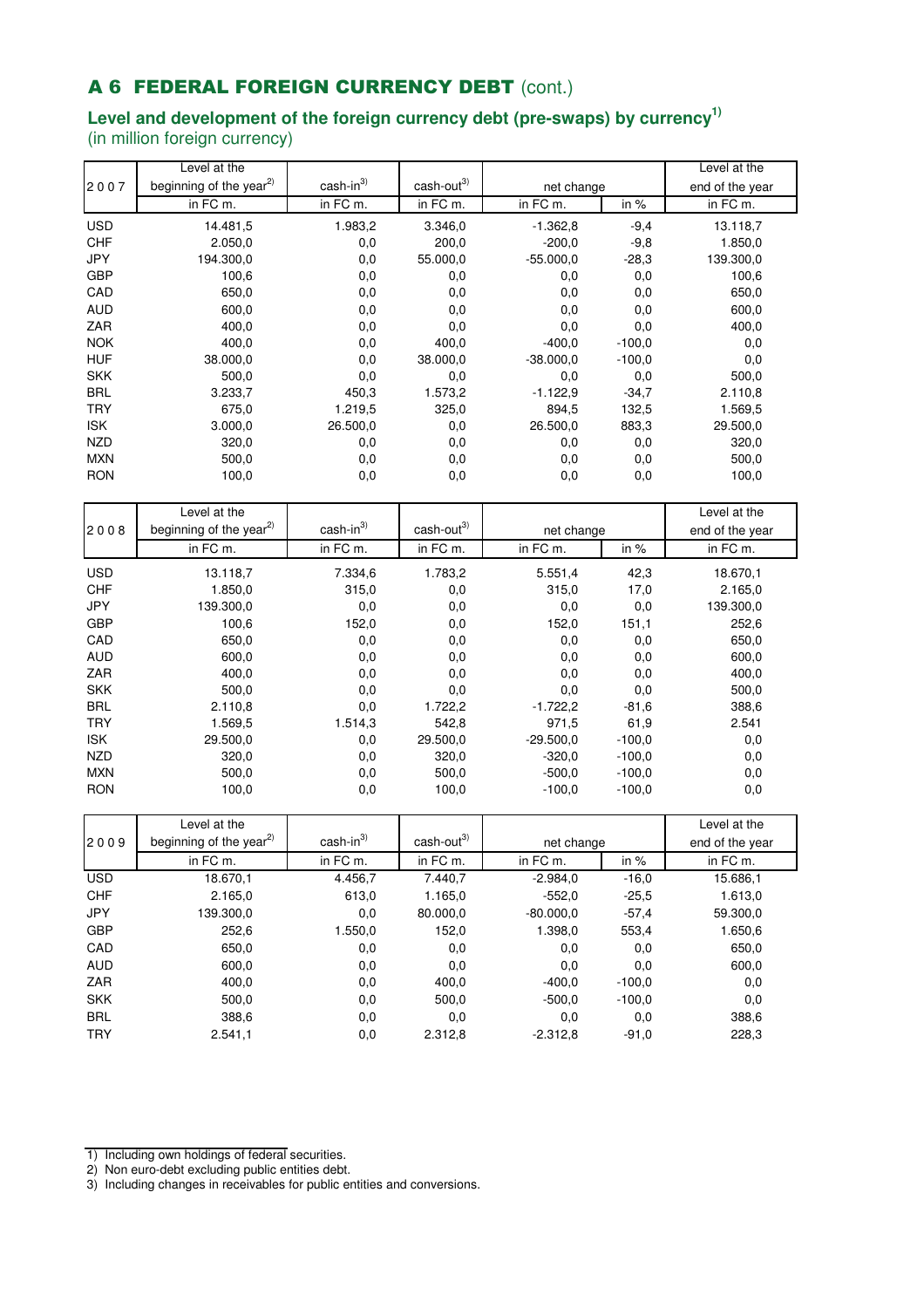## A 6 FEDERAL FOREIGN CURRENCY DEBT (cont.)

## **Level and development of the foreign currency debt (pre-swaps) by currency1)**

(in million foreign currency)

|            | Level at the                        |            |                        |             |            | Level at the |  |
|------------|-------------------------------------|------------|------------------------|-------------|------------|--------------|--|
| 2010       | beginning of the year <sup>2)</sup> | $cash-in3$ | $\text{cash-out}^{3)}$ |             | net change |              |  |
|            | in FC m.                            | in FC m.   | in FC m.               | in FC m.    | in $%$     | in FC m.     |  |
| <b>USD</b> | 15.686,1                            | 2.733,5    | 5.056,7                | $-2.323,2$  | $-14,8$    | 13.362,9     |  |
| <b>CHF</b> | 1.613,0                             | 219,0      | 13,0                   | 206,0       | 12,8       | 1.819,0      |  |
| <b>JPY</b> | 59.300,0                            | 0,0        | 16.000,0               | $-16.000.0$ | $-27.0$    | 43.300,0     |  |
| <b>GBP</b> | 1.650,6                             | 0,0        | 1.550,0                | $-1.550,0$  | $-93.9$    | 100,6        |  |
| CAD        | 650,0                               | 0,0        | 0,0                    | 0,0         | 0,0        | 650,0        |  |
| <b>AUD</b> | 600,0                               | 16,0       | 0,0                    | 16,0        | 2,7        | 616,0        |  |
| <b>BRL</b> | 388,6                               | 0,0        | 0,0                    | 0,0         | 0,0        | 388,6        |  |
| <b>TRY</b> | 228,3                               | 0,0        | 178,3                  | $-178.3$    | $-78.1$    | 50,0         |  |

| 2011       | Level at the<br>beginning of the year <sup>2)</sup> | $cash-in3$ | $\text{cash-out}^{3)}$ | net change  | Level at the<br>end of the year |          |
|------------|-----------------------------------------------------|------------|------------------------|-------------|---------------------------------|----------|
|            |                                                     |            |                        |             |                                 |          |
|            | in FC m.                                            | in FC m.   | in FC m.               | in FC m.    | in $%$                          | in FC m. |
| <b>USD</b> | 13.362,9                                            | 3.325,0    | 4.912,9                | $-1.587.9$  | $-11,9$                         | 11.775,0 |
| <b>CHF</b> | 1.819,0                                             | 0,0        | 219,0                  | $-219.0$    | $-12.0$                         | 1.600,0  |
| <b>JPY</b> | 43.300,0                                            | 0,0        | 21.300,0               | $-21.300.0$ | $-49.2$                         | 22.000,0 |
| <b>GBP</b> | 100,6                                               | 430,0      | 0,0                    | 430,0       | 427,4                           | 530,6    |
| CAD        | 650,0                                               | 0,0        | 100,0                  | $-100,0$    | $-15.4$                         | 550,0    |
| <b>AUD</b> | 616,0                                               | 0,0        | 16,0                   | $-16.0$     | $-2,6$                          | 600,0    |
| <b>BRL</b> | 388,6                                               | 0,0        | 388,6                  | $-388.6$    | $-100.0$                        | 0,0      |
| <b>TRY</b> | 50,0                                                | 0,0        | 0,0                    | 0,0         | 0,0                             | 50,0     |
| <b>NOK</b> | 0,0                                                 | 2.000,0    | 0,0                    | 2.000,0     |                                 | 2.000,0  |

|            | Level at the                        |            |                        |             |          | Level at the    |
|------------|-------------------------------------|------------|------------------------|-------------|----------|-----------------|
| 2012       | beginning of the year <sup>2)</sup> | $cash-in3$ | cash-out <sup>3)</sup> | net change  |          | end of the year |
|            | in Mio FW                           | in Mio FW  | in Mio FW              | in Mio FW   | in $%$   | in Mio FW       |
| <b>USD</b> | 11.775,0                            | 4.685,0    | 5.925,0                | $-1.240,0$  | $-10,5$  | 10.535,0        |
| <b>CHF</b> | 1.600,0                             | 0,0        | 1.000,0                | $-1.000.0$  | $-62.5$  | 600,0           |
| <b>JPY</b> | 22.000,0                            | 0,0        | 10.000,0               | $-10.000.0$ | $-45.5$  | 12.000,0        |
| <b>GBP</b> | 530,6                               | 120,0      | 530,6                  | $-410.6$    | $-77,4$  | 120,0           |
| CAD        | 550,0                               | 0,0        | 0,0                    | 0,0         | 0,0      | 550,0           |
| <b>AUD</b> | 600,0                               | 11,0       | 0,0                    | 11,0        | 1,8      | 611,0           |
| <b>TRY</b> | 50,0                                | 0,0        | 50,0                   | $-50.0$     | $-100.0$ | 0,0             |
| <b>NOK</b> | 2.000,0                             | 500,0      | 0,0                    | 500,0       | 25,0     | 2.500,0         |

|            | Stand                      |                                    |           |                  |          | Stand      |
|------------|----------------------------|------------------------------------|-----------|------------------|----------|------------|
| 2013       | Jahresbeginn <sup>2)</sup> | Zugang $3$<br>Abgang <sup>3)</sup> |           | Nettoveränderung |          | Jahresende |
|            | in Mio FW                  | in Mio FW                          | in Mio FW | in Mio FW        | in $%$   | in Mio FW  |
| <b>USD</b> | 10.535,0                   | 4.550,0                            | 8.235,0   | $-3.685.0$       | $-35.0$  | 6.850,0    |
| <b>CHF</b> | 600,0                      | 0,0                                | 0,0       | 0,0              | 0,0      | 600,0      |
| <b>JPY</b> | 12.000,0                   | 0,0                                | 0,0       | 0,0              | 0,0      | 12.000,0   |
| <b>GBP</b> | 120,0                      | 0,0                                | 120,0     | $-120,0$         | $-100.0$ | 0,0        |
| CAD        | 550,0                      | 0,0                                | 0,0       | 0,0              | 0,0      | 550,0      |
| <b>AUD</b> | 611,0                      | 100,0                              | 11,0      | 89,0             | 14,6     | 700,0      |
| <b>NOK</b> | 2.500.0                    | 0,0                                | 0,0       | 0,0              | 0,0      | 2.500,0    |

3) Including conversions.

<sup>1)</sup> Including own holdings of federal securities.

<sup>2)</sup> Non euro-debt excluding public entities debt.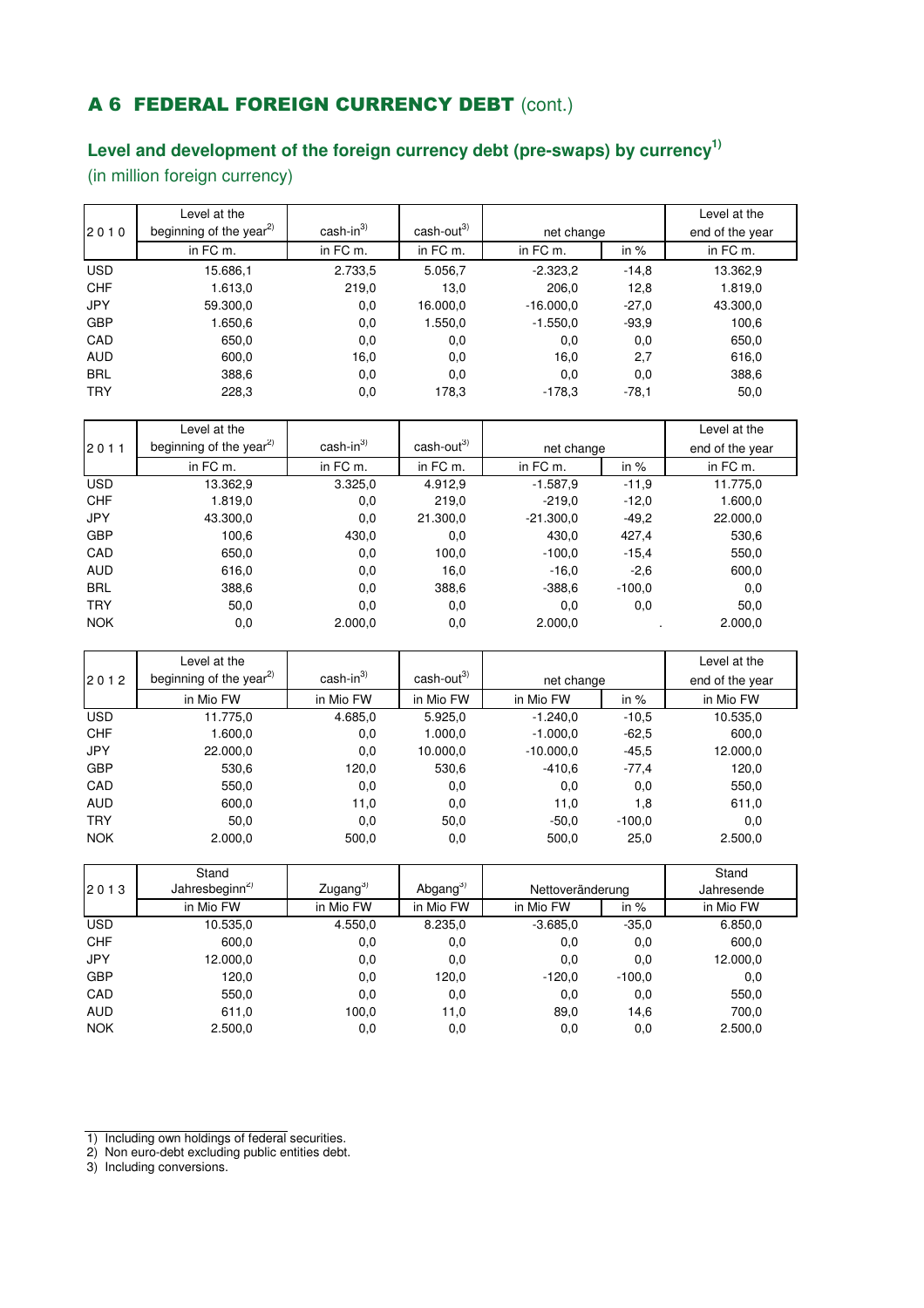# A 7 LONG-TERM LIABILITIES<sup>1)</sup> OF STATE-OWNED COMPANIES

| <b>EUR billion</b>                                                   | 2007 | 2008                     | 2009 | 2010 | 2011 | 2012 | $2013^{2}$ |
|----------------------------------------------------------------------|------|--------------------------|------|------|------|------|------------|
| Federal companies <sup>3)</sup>                                      |      |                          |      |      |      |      |            |
| <b>ASFINAG</b>                                                       | 9,2  | 8,4                      | 8,8  | 10,0 | 8,7  | 8,3  | 9,0        |
| <b>BIG</b>                                                           | 3,3  | 3,1                      | 2,7  | 3,0  | 3,3  | 3,6  | 3,0        |
| <b>MUQUA</b>                                                         | 0,1  | 0,1                      | 0,1  | 0,1  | 0,0  | 0,0  | 0,0        |
| ÖBB                                                                  | 9,3  | 11,1                     | 12,5 | 14,4 | 16,9 | 17,3 | 18,3       |
| of which ÖBB infrastructure                                          | 8,0  | 9,2                      | 10,8 | 12,7 | 14,4 | 14,7 | 15,9       |
| ÖIAG                                                                 | 0,1  | 0,0                      | 0,0  | 0,0  | 0,2  | 0,1  | 0,1        |
| <b>SCHIG</b>                                                         | 0,1  | 0,1                      | 0,1  | 0,1  | 0,1  | 0,0  | 0,0        |
| <b>Total</b>                                                         | 22,1 | 22,8                     | 24,1 | 27,5 | 29,2 | 29,3 | 30,4       |
| of which assigned to the general government sector (ESA 95) $^{4}$ ) | 3,6  | 4,3                      | 5,0  | 6,0  | 7,0  | 7,5  | 8,5        |
| Regional hospital services companies <sup>5)</sup>                   |      |                          |      |      |      |      |            |
| <b>GESPAG</b>                                                        | 0,1  | 0,2                      | 0,2  | 0,3  | 0,3  | 0,3  | 0,3        |
| <b>KABEG</b>                                                         | 0,8  | 1,0                      | 1,2  | 1,3  | 1,3  | 1,3  | 1,3        |
| <b>KAGes</b>                                                         | 0,0  | 0,0                      | 0,7  | 1,2  | 1,2  | 1,2  | 1,2        |
| <b>KRAGES</b>                                                        | 0,0  | 0,0                      | 0,0  | 0,0  | 0,1  | 0,1  | 0,1        |
| <b>TILAK</b>                                                         | 0,1  | 0,1                      | 0,0  | 0,0  | 0,0  | 0,0  | 0,0        |
| <b>Total</b>                                                         | 1,0  | 1,3                      | 2,2  | 2,9  | 2,9  | 2,9  | 2,9        |
| of which assigned to the general government sector (ESA 95)          | 1.0  | 1,3                      | 2,2  | 2,9  | 2,9  | 2,9  | 2,9        |
| Local market companies <sup>6)</sup>                                 |      |                          |      |      |      |      |            |
| Local associations <sup>7)</sup>                                     | 2,1  | 2,1                      |      |      |      |      |            |
| Local infrastructure companies excluding Vienna                      | 7,8  | 7,9                      | 7,9  | 7,9  | 7,8  | 7,6  | 7,6        |
| Vienna infrastructure companies                                      | 0,2  | 0,1                      | 0,1  | 0,1  | 0,1  | 0,0  | 0,0        |
| Wiener Wohnen (Vienna-Housing)                                       | 2,1  | 2,3                      | 2,3  | 2,4  | 2,6  | 2,7  | 2,9        |
| Vienna Waste Water Management                                        | ÷    | $\overline{\phantom{a}}$ | 0,1  | 0,1  | 0,1  | 0,1  | 0,1        |
| Vienna Hospital Association                                          |      |                          |      | 0,3  | 0,3  | 0,3  | 0,4        |
| Total <sup>7)</sup>                                                  | 12,2 | 12,5                     | 10,3 | 10,8 | 10,8 | 10,7 | 10,9       |
| of which assigned to the general government sector (ESA 95)          |      |                          |      | 0,3  | 0,3  | 0,3  | 0,4        |
| Total $7$                                                            | 35,4 | 36,6                     | 36,6 | 41,2 | 42,9 | 42,9 | 44,2       |
| of which assigned to the general government sector (ESA 95)          | 4,7  | 5,6                      | 7,2  | 9,2  | 10,3 | 10,8 | 11,8       |

ASFINAG **Public sector road construction Plc.** 

BIG Federal Real Estate Association<br>GESPAG FESPAG FEDERAL STREET ASSOCIATE Under Austrian Hospital Group (

Upper Austrian Hospital Group (Oberösterreichische Gesundheits- und Spitals-AG)

KABEG Carinthian Hospital Services Association<br>
KAGes Carinthian Hospital Services Ltd.

KAGes Styrian Hospital Services Ltd. Burgenland Hospital Services Ltd.

MUQUA MuseumsQuartier Errichtungs- und BetriebsgmbH<br>
MuseumsQuartier Errichtungs- und BetriebsgmbH<br>
Austrian Federal Railways

**Austrian Federal Railways** 

ÖIAG Austrian State Holding company

SCHIG **Austrian Rail Infrastructure Financing Company**<br>TILAK TILAK TILAK Tyrolean Regional Hospital Services Company

 financial institutions). 1) Capital market financing with a maturity period of more than one year (bonds, loan payables including assignments of claim for

2) Preliminary data.

3) Independent entities, which are assigned to the company sector according to ESA 1995.

4) Especially debt of the Austrian Federal Railways-infrastructure classified as federal debt in ESA 1995; but also capital market financing provided by the central government (especially government bonds) to third parties, in the form of loans which are passed on to companies. The burden of debt remains on these companies. Third-party-financing by the central government has been possible according to the BHG since 1998 (Article 81 BHG as amended).

5) Bank liabilities of Hospital Services Associations.

6) Companies of the local authorities with market-determined activities. Including infrastructure companies as well as municipal services (water supply, sewage disposal, residential industry) and local authorities associations (especially water supply, environment, health). 7) Break in data series: As from 2009 data on municipal cooperatives have no longer been available.

Source: Companie´s balance sheet data and Statistics Austria.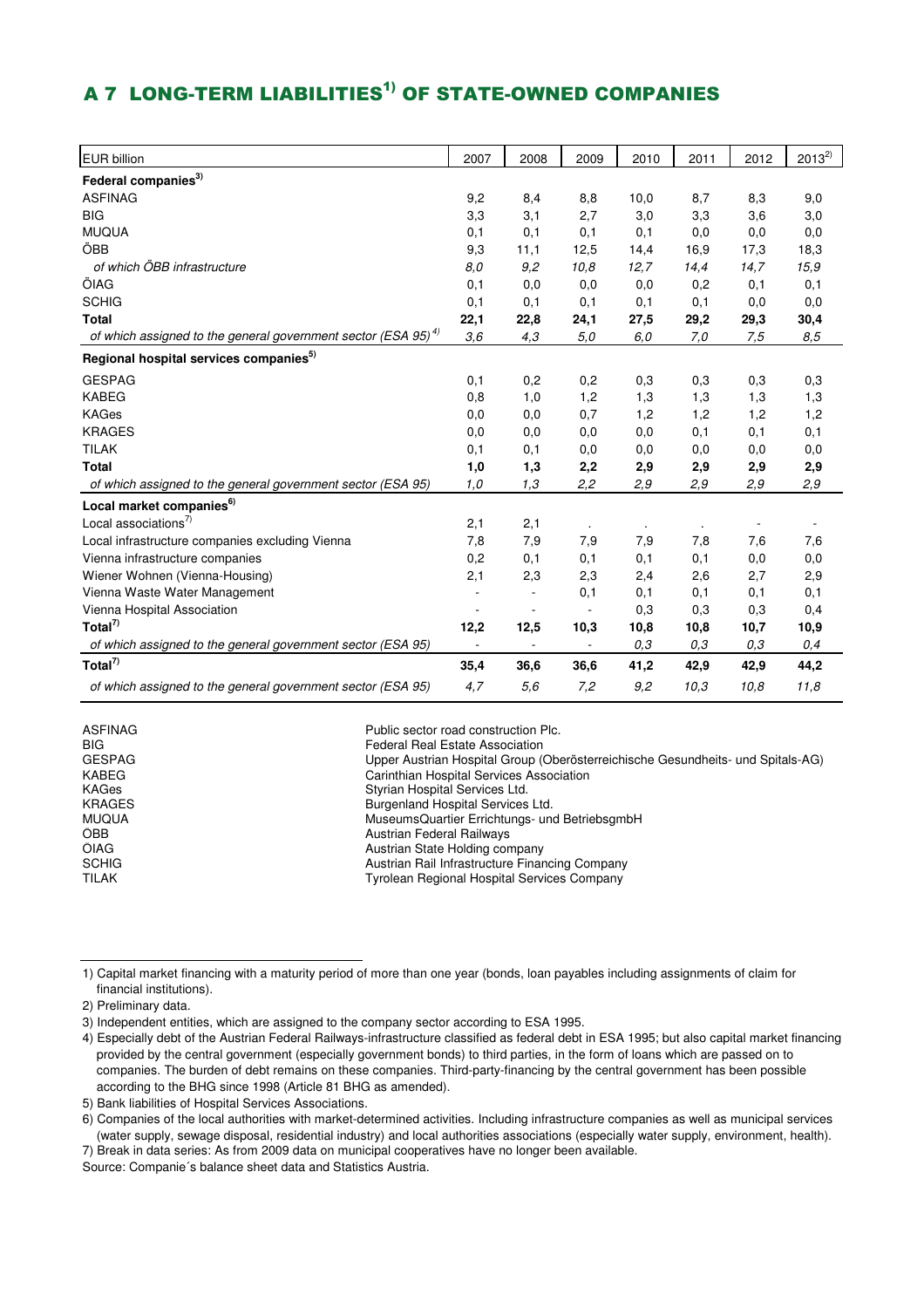# A 8 STATE GOVERNMENT GROSS DEBT<sup>1)</sup>

#### **Debt level** (in EUR million)

|                      | 2003    | 2004    | 2005    | 2006    | 2007    | 2008    | 2009    | 2010     | 2011     | 2012     |
|----------------------|---------|---------|---------|---------|---------|---------|---------|----------|----------|----------|
| <b>Burgenland</b>    | 208,4   | 207,9   | 207,8   | 206,8   | 206,8   | 206.8   | 206,8   | 231,5    | 251,5    | 265,5    |
| Carinthia            | 521.4   | 586,6   | 680.1   | 724,2   | 867.7   | 990,0   | 1.159.0 | 1.341.4  | 1.506.1  | 1.542,5  |
| Lower Austria        | 1.030.8 | 1.380,4 | 1.680.2 | 2.042,8 | 2.271,4 | 2.557,2 | 3.271,0 | 4.135,8  | 3.647.2  | 3.503,8  |
| Upper Austria        | ۰.      |         |         |         | -       |         | 92.0    | 165.4    | 222.0    | 321,0    |
| Salzburg             | 339,1   | 346.1   | 378,0   | 401,3   | 406,8   | 521,2   | 550,3   | 777,9    | 2.129,3  | 2.456,5  |
| Styria               | 367,3   | 367,3   | 442,3   | 442,3   | 442.3   | 442.3   | 988,4   | 1.343.5  | .595.9   | 1.560,7  |
| Tyrol                | 16,0    | 57,3    | 106,3   | 132,2   | 176,2   | 168.0   | 174.5   | 234.0    | 266.1    | 221,0    |
| Vorarlberg           | 77.4    | 73,9    | 73,9    | 83,9    | 78,2    | 72,7    | 72,7    | 95,8     | 113,1    | 112,1    |
| Vienna <sup>2)</sup> | 1.566.6 | .565.5  | 1.546.3 | 1.473,5 | 1.394,6 | 1.460.1 | .874.1  | 3.070,5  | 4.027.4  | 4.349.7  |
| <b>Total</b>         | 4.127.0 | 4.585.0 | 5.114,9 | 5.507,0 | 5.844,0 | 6.418,4 | 8.388,8 | 11.395,7 | 13.758,5 | 14.332,8 |

#### **Debt ratios** (in %)

|                      | 2003  | 2004  | 2005  | 2006  | 2007  | 2008  | 2009  | 2010  | 2011  | 2012  |
|----------------------|-------|-------|-------|-------|-------|-------|-------|-------|-------|-------|
| Burgenland           | 5,0   | 4,5   | 4,1   | 3,8   | 3,5   | 3,2   | 2,5   | 2,0   | 1,8   | 1,9   |
| Carinthia            | 12,6  | 12,8  | 13,3  | 13,2  | 14,8  | 15,4  | 13,8  | 11,8  | 10,9  | 10,8  |
| Lower Austria        | 25,0  | 30,1  | 32,8  | 37,1  | 38,9  | 39,8  | 39,0  | 36,3  | 26,5  | 24,4  |
| <b>Upper Austria</b> |       |       |       |       |       |       | 1,1   | 1,5   | 1,6   | 2,2   |
| Salzburg             | 8,2   | 7,5   | 7,4   | 7,3   | 7,0   | 8,1   | 6.6   | 6,8   | 15,5  | 17,1  |
| Styria               | 8,9   | 8,0   | 8,6   | 8,0   | 7.6   | 6,9   | 11,8  | 11,8  | 11.6  | 10,9  |
| Tyrol                | 0,4   | 1,2   | 2,1   | 2,4   | 3.0   | 2,6   | 2,1   | 2,1   | 1,9   | 1.5   |
| Vorarlberg           | 1.9   | 1.6   | 1.4   | 1,5   | 1.3   | 1.1   | 0.9   | 0,8   | 0,8   | 0,8   |
| Vienna <sup>2)</sup> | 38,0  | 34,1  | 30,2  | 26,8  | 23,9  | 22,7  | 22,3  | 26,9  | 29,3  | 30,3  |
| <b>Total</b>         | 100.0 | 100,0 | 100,0 | 100,0 | 100.0 | 100,0 | 100,0 | 100,0 | 100,0 | 100,0 |

#### **Annual change of the state debt** (in %)

|                      | 2003    | 2004   | 2005   | 2006   | 2007   | 2008    | 2009  | 2010 | 2011    | 2012    |
|----------------------|---------|--------|--------|--------|--------|---------|-------|------|---------|---------|
| Burgenland           | $-0,4$  | $-0,2$ | $-0,1$ | $-0.5$ | 0,0    | 0,0     | 0,0   | 11,9 | 8,6     | 5,6     |
| Carinthia            | 28,6    | 12,5   | 15,9   | 6,5    | 19,8   | 14,1    | 17,1  | 15,7 | 12,3    | 2,4     |
| Lower Austria        | 8,5     | 33,9   | 21,7   | 21,6   | 11,2   | 12,6    | 27,9  | 26,4 | $-11,8$ | $-3,9$  |
| Upper Austria        |         | ٠.     |        |        |        | $\cdot$ |       | 79,8 | 34,2    | 44,6    |
| Salzburg             | $-2,3$  | 2,1    | 9,2    | 6,2    | 1,4    | 28,1    | 5,6   | 41,3 | 173,7   | 15,4    |
| Styria               | $-43,7$ | 0,0    | 20,4   | 0,0    | 0,0    | 0,0     | 123,5 | 35,9 | 18,8    | $-2,2$  |
| Tyrol                | $-81.9$ | 258,8  | 85,5   | 24,4   | 33,3   | $-4,7$  | 3,9   | 34,1 | 13,7    | $-16.9$ |
| Vorarlberg           | $-5,2$  | $-4,5$ | 0,0    | 13,5   | $-6,8$ | $-7,0$  | 0,0   | 31,7 | 18,1    | $-0.9$  |
| Vienna <sup>2)</sup> | $-25,6$ | $-0,1$ | $-1,2$ | $-4,7$ | $-5,4$ | 4,7     | 28,4  | 63,8 | 31,2    | 8,0     |
| <b>Total</b>         | $-14,7$ | 11,1   | 11,6   | 7,7    | 6,1    | 9,8     | 30,7  | 35,8 | 20,7    | 4,2     |

#### **Per-capita level of the state debt** (in EUR)

|                      | 2003 | 2004  | 2005  | 2006  | 2007  | 2008  | 2009  | 2010  | 2011  | 2012  |
|----------------------|------|-------|-------|-------|-------|-------|-------|-------|-------|-------|
| Burgenland           | 753  | 748   | 744   | 738   | 736   | 731   | 729   | 813   | 880   | 926   |
| Carinthia            | 934  | 1.050 | 1.216 | 1.295 | 1.550 | 1.770 | 2.077 | 2.410 | 2.709 | 2.777 |
| Lower Austria        | 662  | 880   | 1.063 | 1.286 | 1.424 | 1.595 | 2.037 | 2.570 | 2.259 | 2.165 |
| Upper Austria        |      |       |       |       |       |       | 65    | 117   | 157   | 226   |
| Salzburg             | 653  | 663   | 720   | 763   | 773   | 990   | 1.045 | .474  | 4.020 | 4.618 |
| Styria               | 308  | 307   | 368   | 368   | 367   | 367   | 820   | 1.113 | 1.320 | 1.289 |
| Tyrol                | 23   | 83    | 153   | 190   | 252   | 239   | 248   | 331   | 374   | 309   |
| Vorarlberg           | 217  | 205   | 204   | 230   | 214   | 198   | 197   | 259   | 305   | 301   |
| Vienna <sup>2)</sup> | 973  | 959   | 936   | 887   | 834   | 869   | 1.109 | .803  | 2.345 | 2.498 |
| <b>Total</b>         | 507  | 559   | 620   | 665   | 703   | 770   | 1.004 | 1.361 | 1.636 | 1.696 |

<sup>1)</sup> Including debt incurred for third parties (such as hospitals run by one of the provinces); excluding internal bonds. The debt of the regional authorities in the form of internal bonds amounted: end of 2010: 1.415,7 EUR million, end of 2011: 1.342,0 EUR million and end of 2012: 1.384,0 EUR million.

<sup>2)</sup> Vienna as state and local government.

Source: Statistics Austria - Gebarungen und Sektor Staat; current years.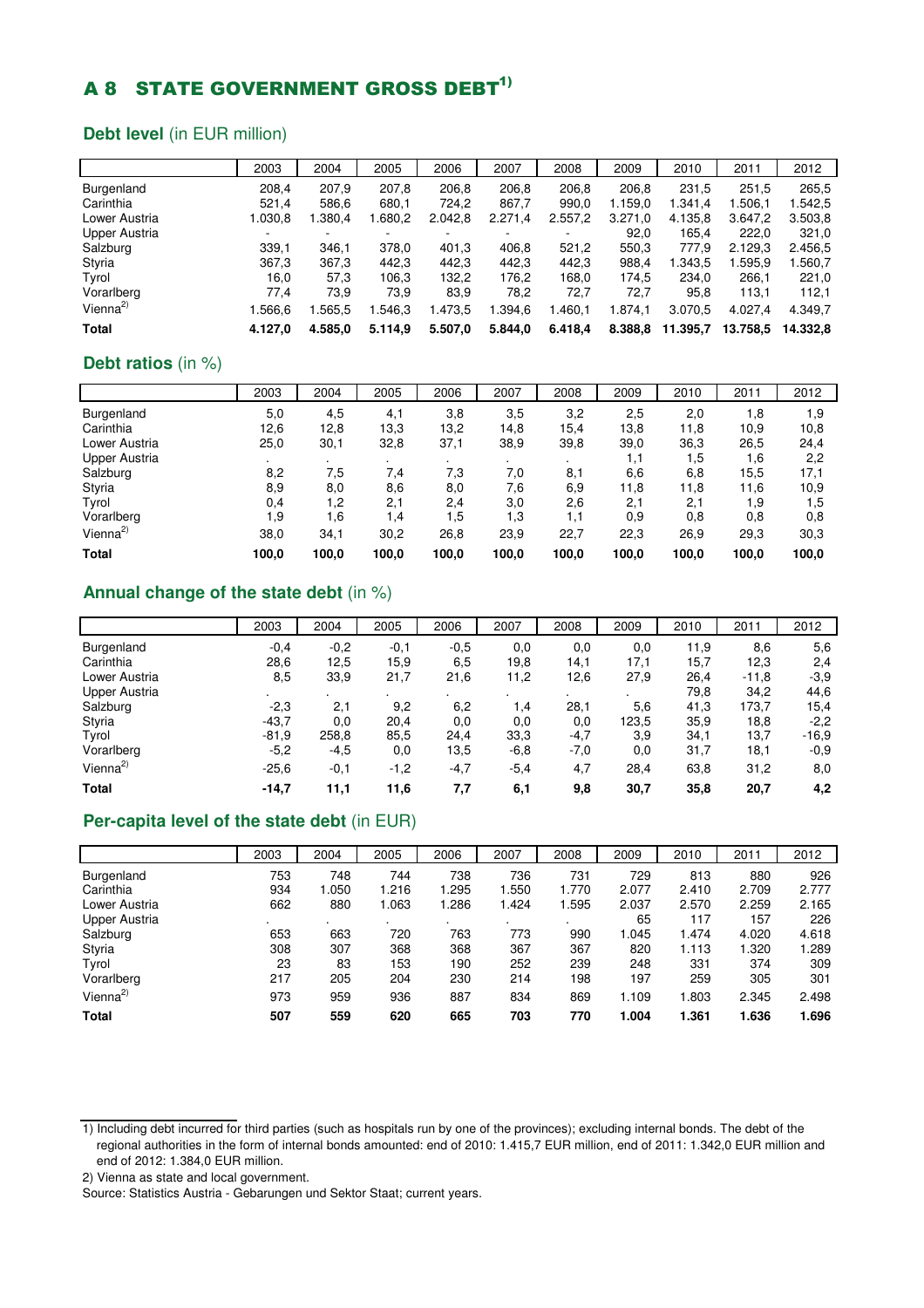## A 9 LOCAL GOVERNMENT GROSS DEBT

### **Local debt** (in EUR million)

|                      | 2003     | 2004     | 2005     | 2006     | 2007     | 2008     | 2009     | 2010     | 2011     | 2012     |
|----------------------|----------|----------|----------|----------|----------|----------|----------|----------|----------|----------|
| Burgenland           | 383,2    | 383,1    | 376,6    | 373,3    | 371,0    | 368,5    | 370,8    | 365,4    | 350.2    | 331,6    |
| Carinthia            | 636.2    | 639.0    | 646,5    | 646,3    | 678,6    | 686,9    | 712.3    | 716.0    | 678.0    | 675.1    |
| Lower Austria        | 3.257,9  | 3.444.0  | 3.497,6  | 3.624,2  | 3.651,9  | 3.642.9  | 3.706,2  | 3.785,6  | 3.749.5  | 3.678.7  |
| Upper Austria        | 2.062.4  | 2.159.3  | 2.213.7  | 2.245.0  | 2.306.2  | 2.393,1  | 2.561,2  | 2.730.6  | 2.806,6  | 2.740.4  |
| Salzburg             | 746.6    | 685,0    | 694,4    | 666.9    | 673.1    | 664,3    | 663,3    | 644,6    | 633,3    | 615,6    |
| Styria               | .906.2   | .960.7   | 1.985.5  | 1.989,3  | 1.955,7  | 2.025.2  | 2.007.9  | .959.5   | 1.959.5  | 1.878.6  |
| Tyrol                | 752.3    | 767.5    | 779.4    | 793,8    | 788,2    | 806,2    | 815,0    | 806,4    | 783.7    | 772.3    |
| Vorarlberg           | 601.9    | 616,1    | 642.1    | 642,0    | 627,7    | 639.6    | 653,9    | 676,2    | 680,3    | 666,2    |
| Total excl. Vienna   | 10.346.7 | 10.654.6 | 10.835.8 | 10.980.8 | 11.052.4 | 11.226.7 | 11.490.6 | 11.684.3 | 11.641.1 | 11.358,6 |
| Vienna <sup>1)</sup> | .566.6   | .565.5   | 1.546.3  | 1.473,5  | 1.394.6  | 1.460.1  | 1.874.1  | 3.070.5  | 4.027.4  | 4.349.7  |
| Total                | 11.913.3 | 12.220.1 | 12.382.0 | 12.454.3 | 12.447,0 | 12.686,8 | 13.364.7 | 14.754.8 | 15.668.5 | 15.708.4 |

#### **Local debt ratios** (in %)

|                           | 2003  | 2004  | 2005  | 2006  | 2007  | 2008  | 2009  | 2010  | 2011  | 2012  |
|---------------------------|-------|-------|-------|-------|-------|-------|-------|-------|-------|-------|
| Burgenland                | 3,2   | 3,1   | 3,0   | 3,0   | 3,0   | 2,9   | 2,8   | 2,5   | 2,2   | 2,1   |
| Carinthia                 | 5,3   | 5,2   | 5,2   | 5,2   | 5,5   | 5,4   | 5,3   | 4,9   | 4,3   | 4,3   |
| Lower Austria             | 27,3  | 28,2  | 28,2  | 29,1  | 29,3  | 28,7  | 27,7  | 25,7  | 23,9  | 23,4  |
| Upper Austria             | 17.3  | 17,7  | 17,9  | 18.0  | 18,5  | 18,9  | 19,2  | 18,5  | 17,9  | 17,4  |
| Salzburg                  | 6,3   | 5,6   | 5,6   | 5,4   | 5,4   | 5,2   | 5,0   | 4,4   | 4,0   | 3,9   |
| Styria                    | 16,0  | 16.0  | 16,0  | 16.0  | 15,7  | 16,0  | 15,0  | 13,3  | 12,5  | 12,0  |
| Tyrol                     | 6,3   | 6,3   | 6,3   | 6,4   | 6,3   | 6,4   | 6,1   | 5,5   | 5,0   | 4,9   |
| Vorarlberg                | 5,1   | 5,0   | 5,2   | 5,2   | 5,0   | 5,0   | 4,9   | 4,6   | 4,3   | 4,2   |
| <b>Total excl. Vienna</b> | 86,9  | 87,2  | 87,5  | 88,2  | 88,8  | 88,5  | 86,0  | 79,2  | 74,3  | 72,3  |
| Vienna <sup>1)</sup>      | 13,1  | 12,8  | 12,5  | 11,8  | 11,2  | 11,5  | 14.0  | 20,8  | 25,7  | 27,7  |
| <b>Total</b>              | 100,0 | 100.0 | 100,0 | 100,0 | 100.0 | 100,0 | 100.0 | 100.0 | 100,0 | 100,0 |

#### **Annual change of the local debt** (in %)

|                           | 2003    | 2004   | 2005   | 2006   | 2007   | 2008   | 2009   | 2010   | 2011   | 2012   |
|---------------------------|---------|--------|--------|--------|--------|--------|--------|--------|--------|--------|
| Burgenland                | $-2,5$  | 0,0    | $-1,7$ | $-0,9$ | $-0,6$ | $-0,7$ | 0,6    | $-1,5$ | $-4,2$ | $-5.3$ |
| Carinthia                 | 5,6     | 0,4    | 1,2    | 0,0    | 5,0    | 1,2    | 3,7    | 0,5    | $-5,3$ | $-0,4$ |
| Lower Austria             | 3,5     | 5,7    | 1,6    | 3,6    | 0,8    | $-0,2$ | 1,7    | 2,1    | $-1,0$ | -1,9   |
| <b>Upper Austria</b>      | 3,4     | 4,7    | 2,5    | 1,4    | 2,7    | 3,8    | 7,0    | 6,6    | 2,8    | $-2,4$ |
| Salzburg                  | $-0,9$  | $-8,2$ | 1,4    | $-4,0$ | 0,9    | $-1,3$ | $-0,2$ | $-2,8$ | $-1,8$ | $-2,8$ |
| Styria                    | 1,7     | 2,9    | 1,3    | 0,2    | $-1,7$ | 3,6    | $-0,9$ | $-2,4$ | 0,0    | $-4,1$ |
| Tyrol                     | 2,0     | 2,0    | 1,6    | 1,8    | $-0,7$ | 2,3    | 1,1    | $-1,1$ | $-2,8$ | $-1,5$ |
| Vorarlberg                | 1,4     | 2,4    | 4,2    | 0,0    | $-2,2$ | 1,9    | 2,2    | 3,4    | 0,6    | $-2,1$ |
| <b>Total excl. Vienna</b> | 2,5     | 3,0    | 1,7    | 1,3    | 0,7    | 1,6    | 2,4    | 1,7    | $-0.4$ | $-2,4$ |
| Vienna <sup>1)</sup>      | $-25,6$ | $-0,1$ | $-1,2$ | $-4,7$ | $-5,4$ | 4,7    | 28,4   | 63,8   | 31,2   | 8,0    |
| <b>Total</b>              | $-2,4$  | 2,6    | 1,3    | 0,6    | $-0,1$ | 1,9    | 5,3    | 10,4   | 6,2    | 0,3    |

### **Per-capita level of the local debt** (in EUR)

|                           | 2003  | 2004  | 2005  | 2006  | 2007  | 2008  | 2009  | 2010  | 2011  | 2012  |
|---------------------------|-------|-------|-------|-------|-------|-------|-------|-------|-------|-------|
| Burgenland                | 1.384 | 1.378 | 1.349 | 1.333 | 1.320 | 1.303 | 1.307 | 1.284 | 1.225 | 1.157 |
| Carinthia                 | 1.140 | 1.143 | 1.156 | 1.155 | 1.212 | 1.228 | 1.277 | 1.286 | 1.219 | 1.215 |
| Lower Austria             | 2.092 | 2.195 | 2.213 | 2.281 | 2.289 | 2.273 | 2.308 | 2.352 | 2.322 | 2.273 |
| Upper Austria             | 1.486 | 1.548 | 1.581 | 1.599 | 1.641 | 1.699 | 1.817 | 1.936 | 1.985 | 1.932 |
| Salzburg                  | 1.437 | 1.311 | 1.323 | 1.268 | 1.280 | 1.261 | 1.259 | 1.221 | 1.196 | 1.157 |
| Styria                    | .599  | 1.638 | 1.653 | 1.654 | 1.625 | 1.681 | .666  | 1.624 | 1.621 | l.551 |
| Tyrol                     | 1.100 | 1.114 | 1.123 | 1.138 | 1.127 | 1.148 | 1.157 | 1.140 | 1.101 | 1.079 |
| Vorarlberg                | .686  | 1.711 | 1.771 | 1.762 | 1.717 | 1.743 | 1.775 | 1.831 | 1.834 | 1.788 |
| <b>Total excl. Vienna</b> | 1.584 | 1.622 | 1.641 | 1.658 | 1.665 | 1.687 | 1.725 | 1.751 | 1.740 | 1.693 |
| Vienna <sup>1)</sup>      | 973   | 959   | 936   | 887   | 834   | 869   | 1.109 | 1.803 | 2.345 | 2.498 |
| <b>Total</b>              | 1.463 | 1.490 | 1.500 | 1.504 | 1.498 | 1.522 | 1.600 | 1.762 | 1.863 | 1.859 |

1) Vienna as state and local government.

Source: Statistics Austria - Gebarungen und Sektor Staat; current years.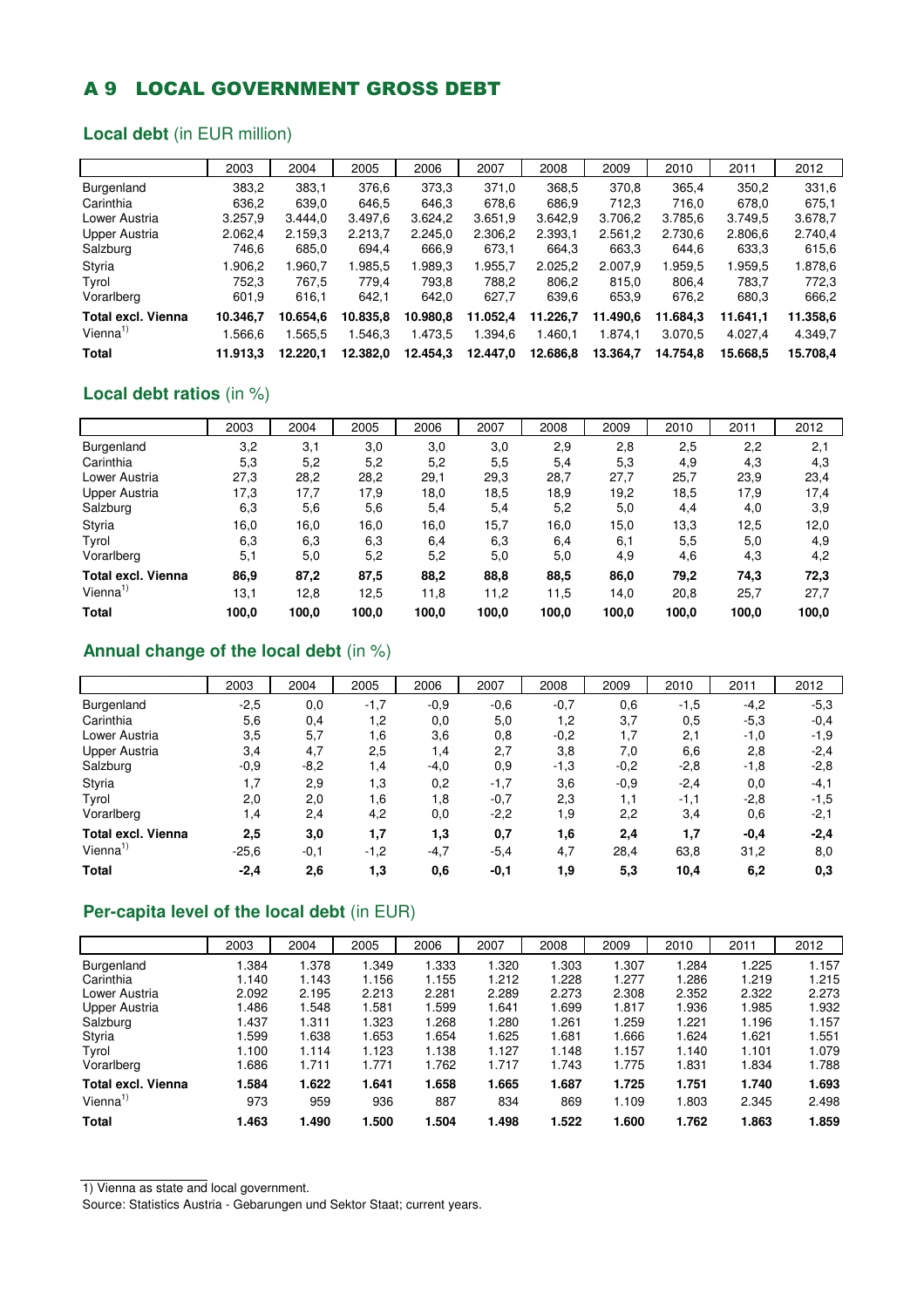### A 10 GENERAL GOVERNMENT DEBT - INTERNATIONAL COMPARISON<sup>1)</sup>

### 2004 2005 2006 2007 2008 2009 2010 2011 2012 2013 Belgium 94,0 91,9 87,9 84,0 89,2 95,7 96,6 99,2 101,1 101,5 Germany 66,2 68,6 68,0 65,2 66,8 74,5 82,5 80,0 81,0 78,4 Estonia 5,1 4,6 4,4 3,7 4,6 7,1 6,7 6,1 9,8 10,0 Finland 44,4 41,7 39,6 35,2 33,9 43,5 48,8 49,3 53,6 57,0 France 65,2 66,8 64,1 64,2 68,2 79,2 82,7 86,2 90,6 93,5 Greece 99,8 110,0 107,8 107,3 112,9 129,7 148,3 170,3 157,2 175,1 Ireland 29,4 27,2 24,6 24,9 44,2 64,4 91,2 104,1 117,4 123,7 Italy 103,7 105,7 106,3 103,3 106,1 116,4 119,3 120,7 127,0 132,6 Latvia 15,0 12,5 10,7 9,0 19,8 36,9 44,5 42,0 40,8 38,1 Luxemburg 6,3 6,1 6,7 6,7 14,4 15,5 19,5 18,7 21,7 23,1 Malta 69,7 68,0 62,4 60,8 60,9 66,4 66,0 68,8 70,8 73,0 Netherlands 52,4 51,8 47,4 45,3 58,5 60,8 63,4 65,7 71,3 73,5 **Austria 64,7 64,2 62,3 60,2 63,8 69,2 72,5 73,1 74,4 74,5**  Portugal 61,9 67,7 69,4 68,4 71,7 83,7 94,0 108,2 124,1 129,0 Slovakia 41,5 34,2 30,5 29,6 27,9 35,6 41,0 43,6 52,7 55,4 Slovenia 27,4 26,7 26,4 23,1 22,0 35,2 38,7 47,1 54,4 71,7 Spain 46,3 43,2 39,7 36,3 40,2 54,0 61,7 70,5 86,0 93,9 Cyprus 70,9 69,4 64,7 58,8 48,9 58,5 61,3 71,5 86,6 111,7 **Euro-18 area 69,6 70,4 68,6 66,2 70,1 79,9 85,7 88,1 92,7 95,0**  Bulgaria 37,0 27,5 21,6 17,2 13,7 14,6 16,2 16,3 18,4 18,9 Denmark 45,1 37,8 32,1 27,1 33,4 40,7 42,8 46,4 45,4 44,5 United Kingdom 40,3 41,7 42,7 43,7 51,9 67,1 78,4 84,3 89,1 90,6 Croatia 37,5 37,9 34,9 32,5 28,8 36,6 45,0 52,0 55,9 67,1 Lithuania 19,3 18,3 18,0 16,8 15,5 29,3 37,8 38,3 40,5 39,4 Poland 45,7 47,1 47,7 45,0 47,1 50,9 54,9 56,2 55,6 57,0 Romania 18,7 15,8 12,4 12,8 13,4 23,6 30,5 34,7 38,0 38,4 Sweden 50,3 50,4 45,2 40,2 38,8 42,6 39,4 38,6 38,3 40,6 Czech Republic 28,9 28,4 28,3 27,9 28,7 34,6 38,4 41,4 46,2 46,0 Hungary 59,5 61,7 65,9 67,0 73,0 79,8 82,2 82,1 79,8 79,2 **EU-28 62,2 62,8 61,4 58,8 62,0 74,3 80,1 83,0 86,8 88,9**   $\mathsf{USA}^{2)}$  65,5 64,9 63,6 64,0 72,8 86,1 94,8 99,0 102,4 104,5 Japan<sup>3)</sup> 180,7 186,4 186,0 183,0 191,8 210,2 216,0 229,8 237,3 243,2 Switzerland 52,8 50,8 45,4 41,8 39,2 37,7 36,4 35,5 36,4 35,4

#### **General government gross debt** (in % of the GDP)

- 2) General government according to Flow of Funds Accounts.
- 3) Fiscal year: March.

<sup>1)</sup> Differences compared with national data may arise owing to different publication dates.

Source: European Commission, IMF and own calculations (May 2014); Switzerland: national data (February 2014).